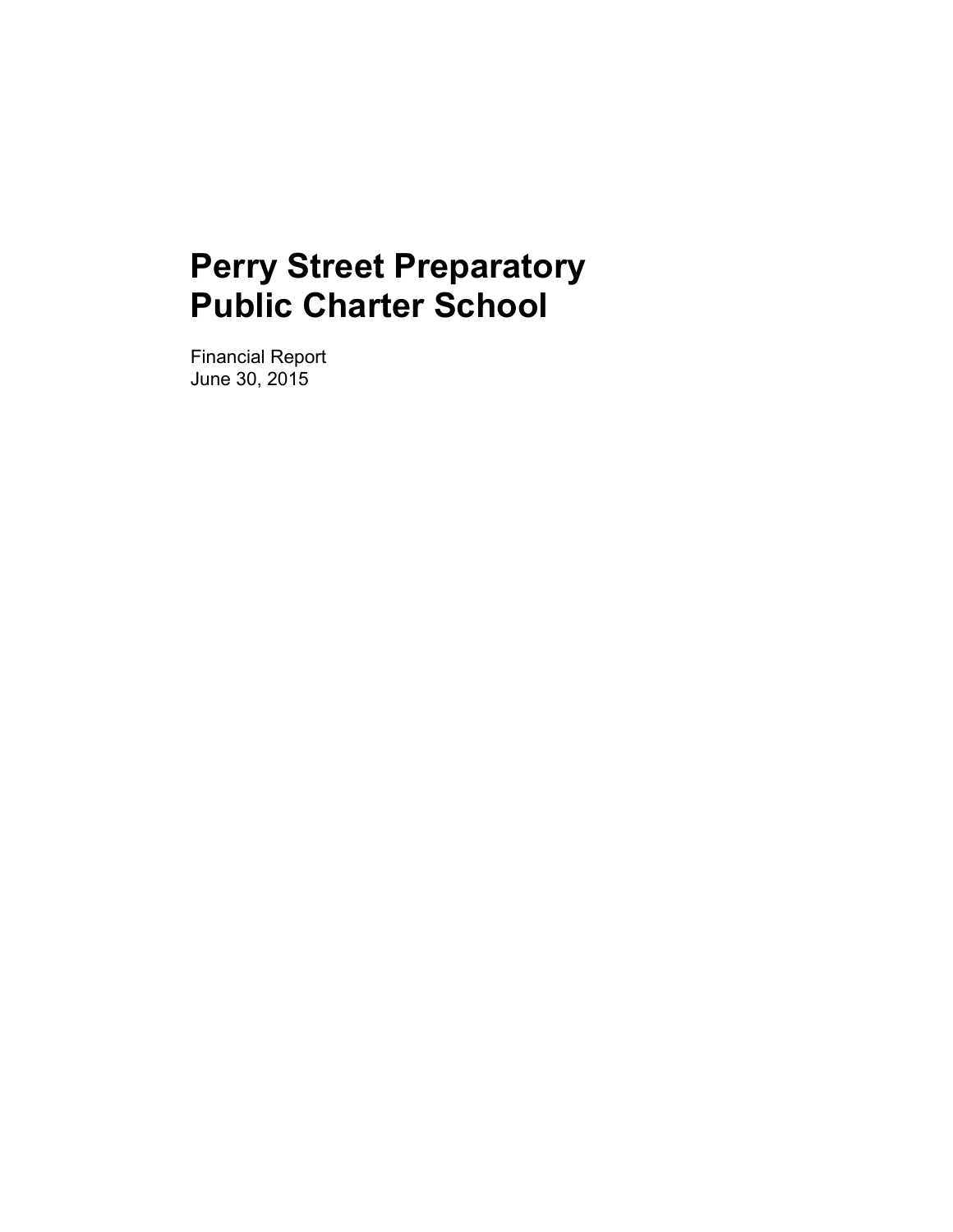# **Contents**

| Independent Auditor's Report                           | $1 - 2$ |
|--------------------------------------------------------|---------|
| <b>Financial Statements</b>                            |         |
| Statements of financial position                       | 3       |
| Statement of activities - 2015                         | 4       |
| Statement of activities - 2014                         | 5       |
| Statements of cash flows                               | 6       |
| Notes to financial statements                          | 7-18    |
| Independent Auditor's on the Supplementary Information | 19      |
| Supplementary Information                              |         |
| Schedule of functional expenses                        | 20      |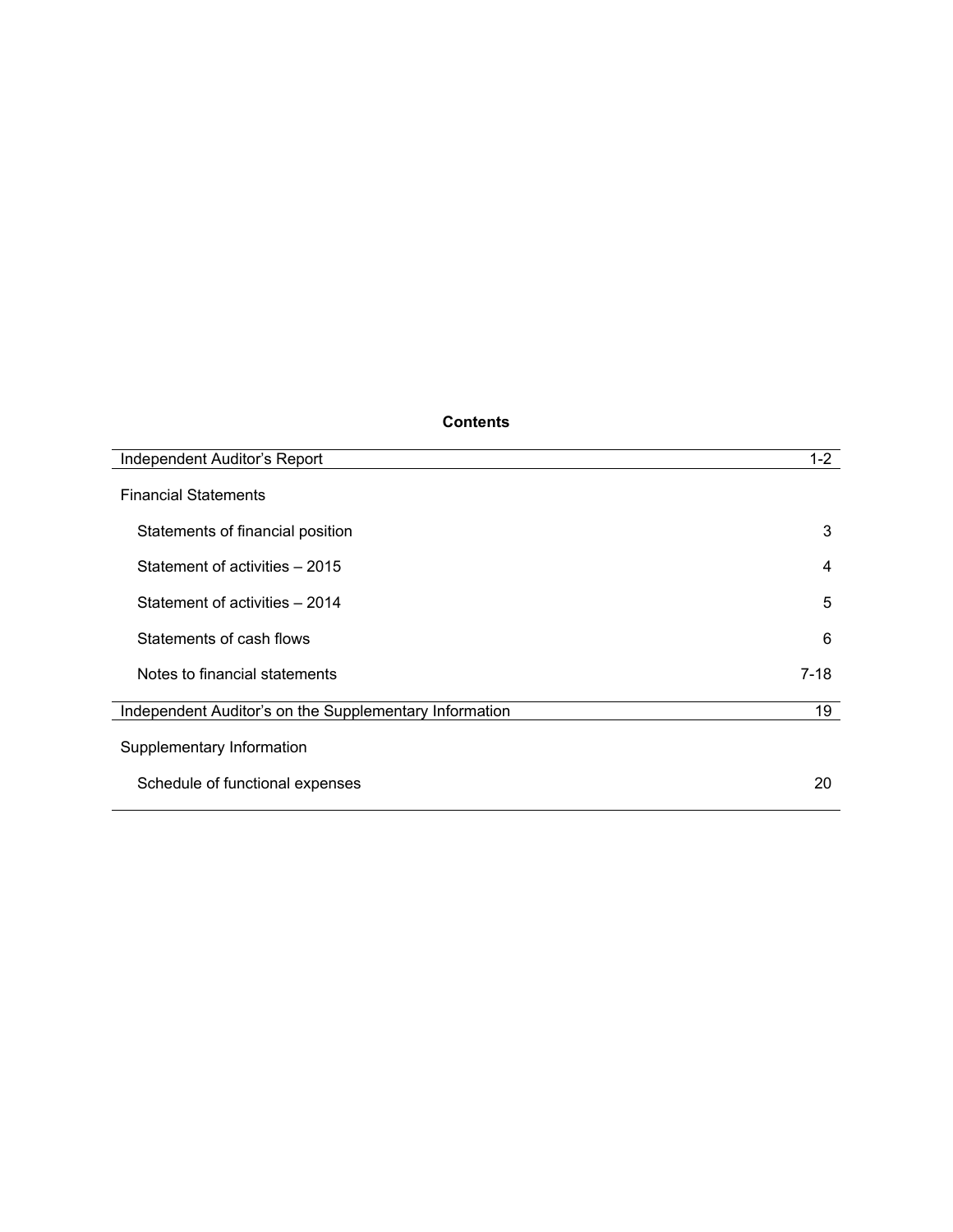

**RSM US LLP** 

#### **Independent Auditor's Report**

To the Board of Trustees Perry Street Preparatory Public Charter School Washington, D.C.

#### **Report on Financial Statements**

We have audited the accompanying financial statements of Perry Street Preparatory Public Charter School (the School), which comprise the statements of financial position as of June 30, 2015 and 2014, and the related statements of activities and cash flows for the years then ended and the related notes to the financial statements.

#### **Management's Responsibility for the Financial Statements**

Management is responsible for the preparation and fair presentation of these financial statements in accordance with accounting principles generally accepted in the United States of America; this includes the design, implementation, and maintenance of internal control relevant to the preparation and fair presentation of financial statements that are free from material misstatement, whether due to fraud or error.

#### **Auditor's Responsibility**

Our responsibility is to express an opinion on these financial statements based on our audits. We conducted our audits in accordance with auditing standards generally accepted in the United States of America. Those standards require that we plan and perform the audit to obtain reasonable assurance about whether the financial statements are free from material misstatement.

An audit involves performing procedures to obtain audit evidence about the amounts and disclosures in the financial statements. The procedures selected depend on the auditor's judgment, including the assessment of the risks of material misstatement of the financial statements, whether due to fraud or error. In making those risk assessments, the auditor considers internal control relevant to the entity's preparation and fair presentation of the financial statements in order to design audit procedures that are appropriate in the circumstances, but not for the purpose of expressing an opinion on the effectiveness of the entity's internal control. Accordingly, we express no such opinion. An audit also includes evaluating the appropriateness of accounting policies used and the reasonableness of significant accounting estimates made by management, as well as evaluating the overall presentation of the financial statements.

We believe that the audit evidence we have obtained is sufficient and appropriate to provide a basis for our audit opinion.

THE POWER OF BEING UNDERSTOOD AUDIT | TAX | CONSULTING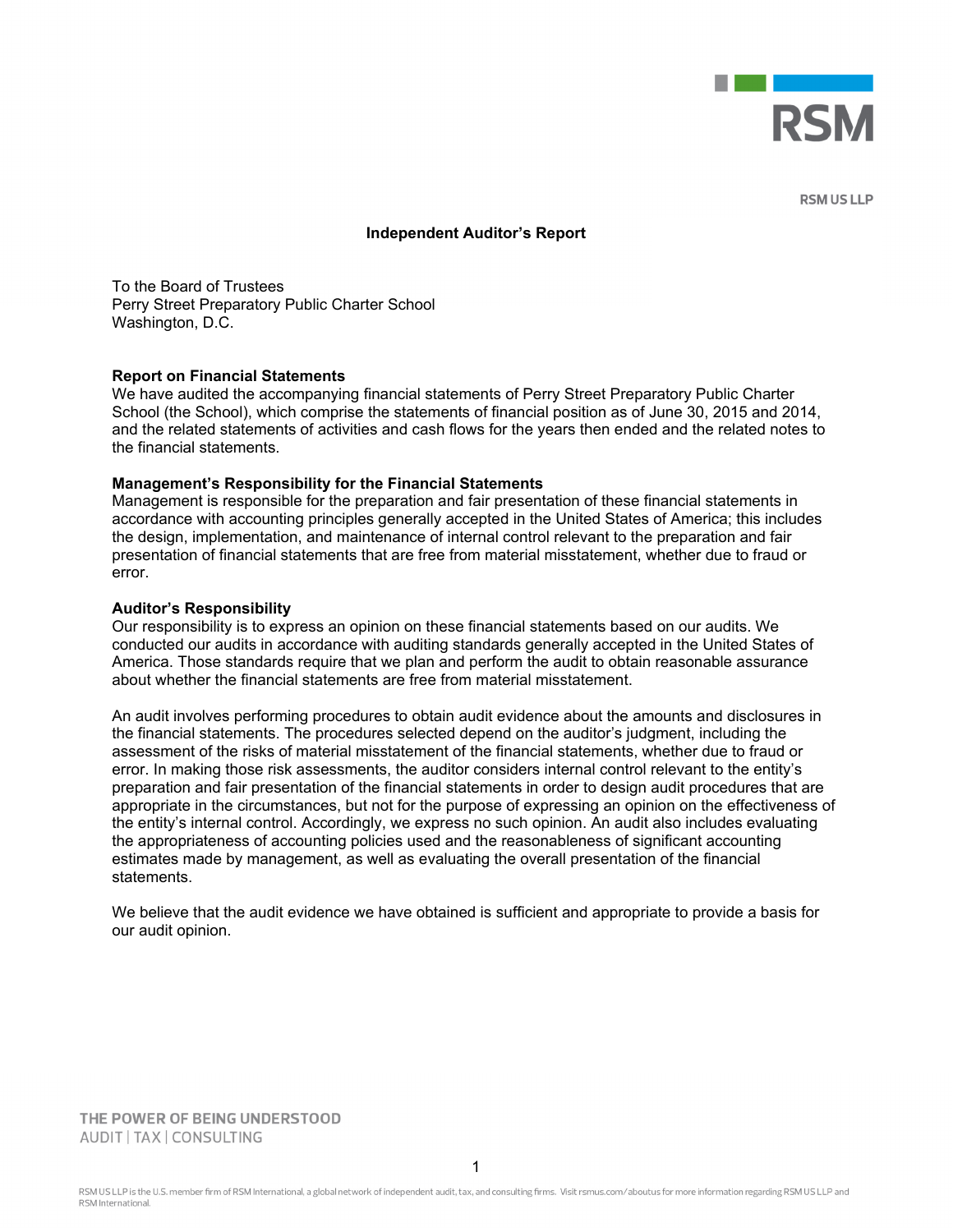# **Opinion**

In our opinion, the financial statements referred to above present fairly, in all material respects, the financial position of the School as of June 30, 2015 and 2014, and the changes in its net assets and its cash flows for the years then ended in accordance with accounting principles generally accepted in the United States of America.

 $Psm.$  US  $LLP$ 

Washington, D.C. November 23, 2015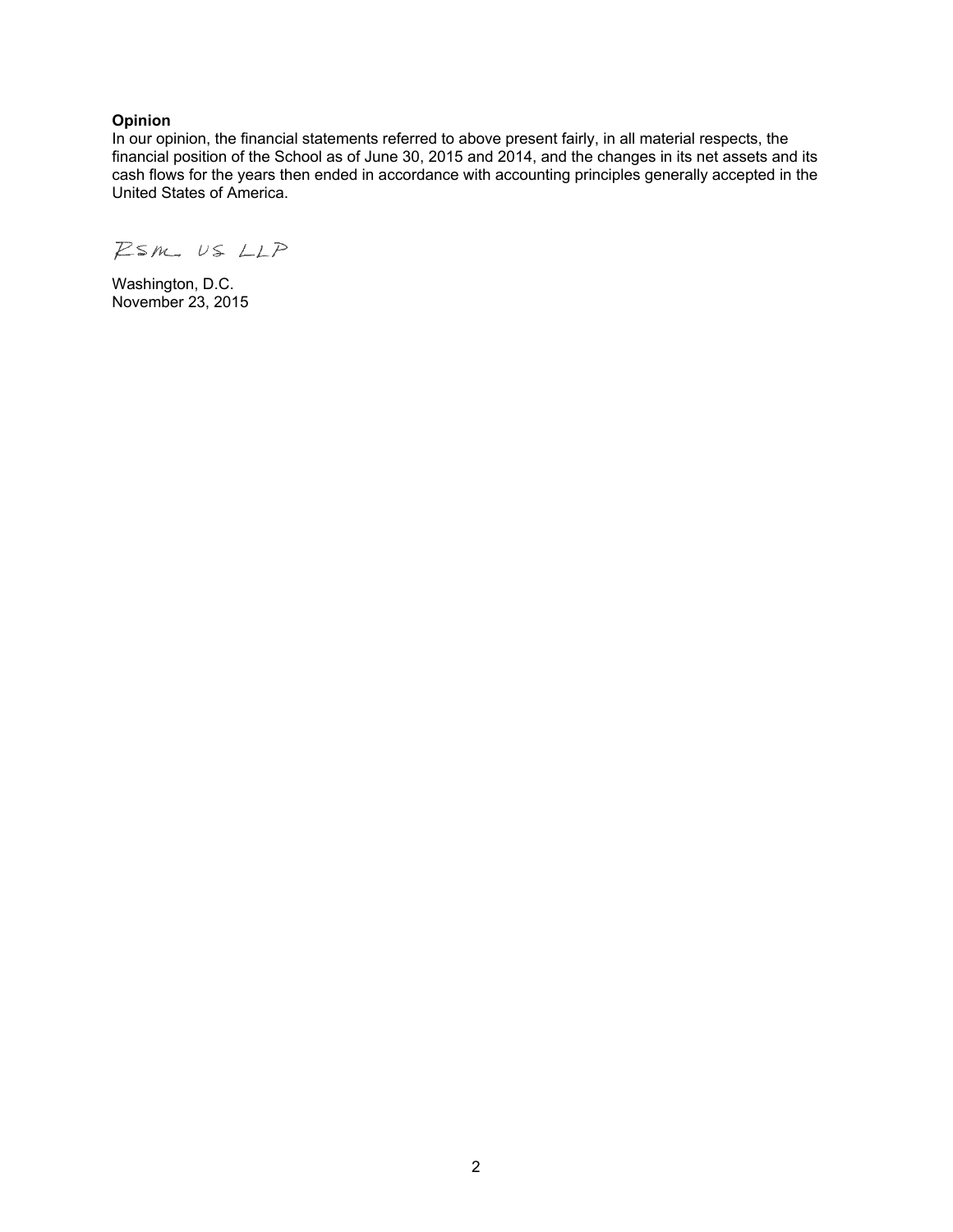# **Statements of Financial Position June 30, 2015 and 2014**

|                                                                                                                                                                                                              | 2015                                                   |     | 2014                                                    |
|--------------------------------------------------------------------------------------------------------------------------------------------------------------------------------------------------------------|--------------------------------------------------------|-----|---------------------------------------------------------|
| <b>Assets</b>                                                                                                                                                                                                |                                                        |     |                                                         |
| Current assets:<br>Cash and cash equivalents<br>Accounts receivable<br>Prepaid expenses and other<br><b>Total current assets</b>                                                                             | \$<br>2,670,006<br>545,850<br>133,587<br>3,349,443     | \$  | 2,228,262<br>611,833<br>172,271<br>3,012,366            |
| Investments:<br>Restricted - bond security<br>Unrestricted<br><b>Total investments</b>                                                                                                                       | 5,081,924<br>357,774<br>5,439,698                      |     | 4,734,772<br>3,434,235<br>8,169,007                     |
| Resource materials, net<br>Property and equipment, net<br>Deposits<br>Bond issuance costs, net                                                                                                               | 93,636<br>14,689,085<br>5,275<br>668,287<br>15,456,283 |     | 191,648<br>15,596,431<br>5,275<br>702,548<br>16,495,902 |
| <b>Total assets</b>                                                                                                                                                                                          | 24,245,424                                             | \$. | 27,677,275                                              |
| <b>Liabilities and Net Assets</b>                                                                                                                                                                            |                                                        |     |                                                         |
| <b>Current liabilities:</b><br>Accounts payable and accrued expenses<br>Deferred revenue<br>Current portion of capital lease payable<br>Current portion of notes payable<br><b>Total current liabilities</b> | \$<br>748,293<br>513,213<br>53,487<br>1,314,993        | \$  | 634,372<br>753,985<br>52,889<br>3,716,694<br>5,157,940  |
| Bonds payable<br>Deferred rent<br>Capital lease payable<br><b>Total liabilities</b>                                                                                                                          | 12,114,656<br>2,034,619<br>113,381<br>15,577,649       |     | 12,114,656<br>1,743,026<br>166,868<br>19,182,490        |
| Commitments and contingencies (Notes 7, 10, 11 and 13)                                                                                                                                                       |                                                        |     |                                                         |
| Net assets:<br>Unrestricted<br>Operating<br>Board designated/facilities fund<br><b>Total unrestricted</b>                                                                                                    | 2,873,505<br>5,462,019<br>8,335,524                    |     | 2,668,885<br>5,462,019<br>8,130,904                     |
| Temporarily restricted                                                                                                                                                                                       | 332,251                                                |     | 363,881                                                 |
| <b>Total net assets</b>                                                                                                                                                                                      | 8,667,775                                              |     | 8,494,785                                               |
| <b>Total liabilities and net assets</b>                                                                                                                                                                      | 24,245,424                                             | \$  | 27,677,275                                              |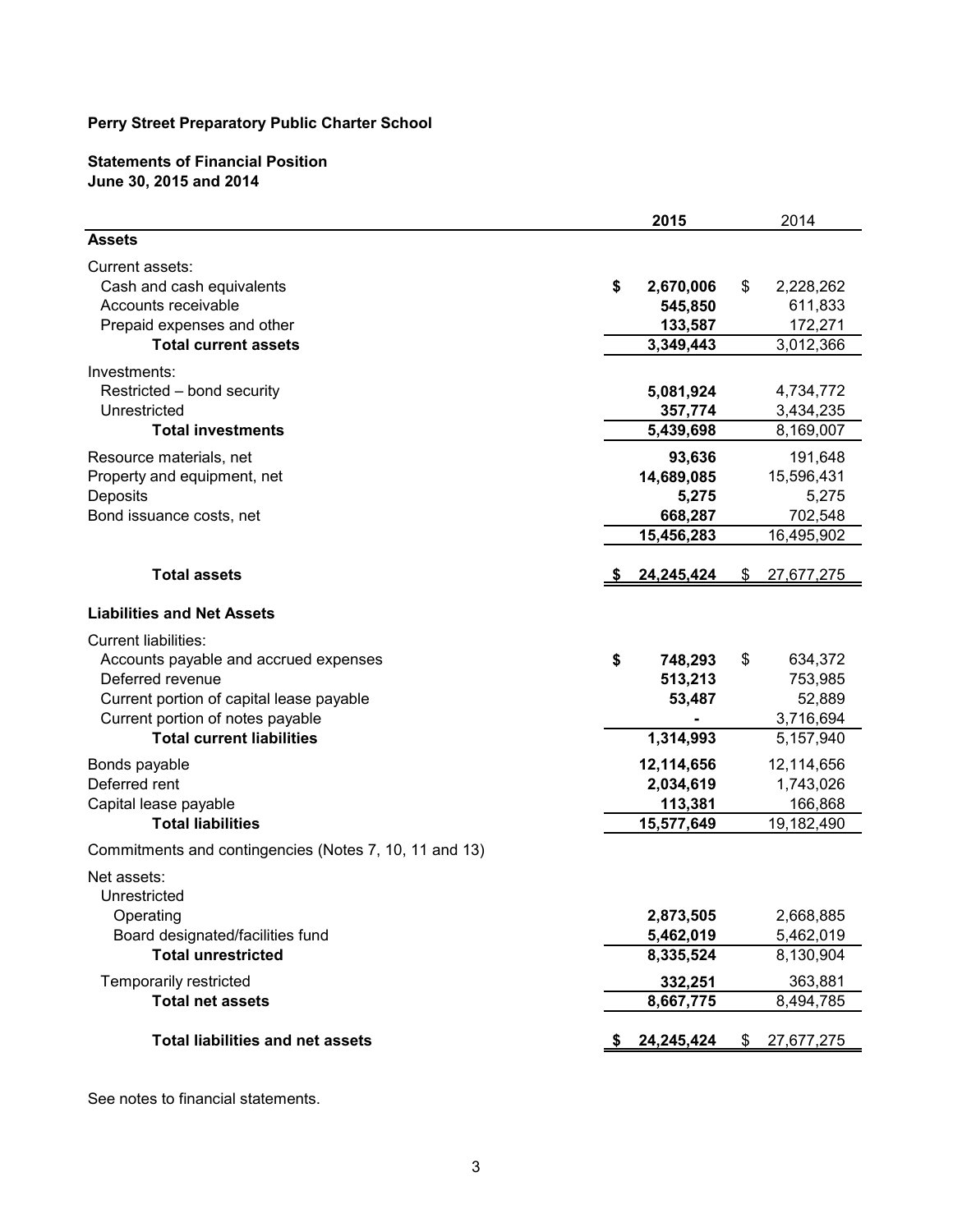# **Statement of Activities Year Ended June 30, 2015**

|                                          | <b>Temporarily</b>     |                |                 |  |
|------------------------------------------|------------------------|----------------|-----------------|--|
|                                          | <b>Unrestricted</b>    | <b>Total</b>   |                 |  |
| Revenue and support:                     |                        |                |                 |  |
| Per-pupil allocation:                    |                        |                |                 |  |
| District of Columbia – general education | \$<br>8,122,416        | \$             | 8,122,416<br>\$ |  |
| District of Columbia - facilities        | 1,901,568              |                | 1,901,568       |  |
| Special education funds                  | 1,511,374              |                | 1,511,374       |  |
|                                          | 11,535,358             | ۰              | 11,535,358      |  |
| Federal grants and entitlements          | 1,003,096              |                | 1,003,096       |  |
| Federal food service funds               | 214,895                |                | 214,895         |  |
| Miscellaneous income                     | 155,306                |                | 155,306         |  |
| Contributions and other grants           | 61,914                 | 7              | 61,921          |  |
| Investment income                        | 81,904                 |                | 81,904          |  |
| In-kind revenue                          | 88,765                 |                | 88,765          |  |
| Net assets released from restrictions    | 31,637                 | (31, 637)      |                 |  |
| <b>Total revenue and support</b>         | 13,172,875             | (31, 630)      | 13, 141, 245    |  |
| Expenses:                                |                        |                |                 |  |
| <b>Educational programs</b>              | 9,908,895              |                | 9,908,895       |  |
| Supporting services:                     |                        |                |                 |  |
| General and administrative               | 3,052,652              |                | 3,052,652       |  |
| Fundraising                              | 6,708                  |                | 6,708           |  |
| <b>Total expenses</b>                    | 12,968,255             | $\blacksquare$ | 12,968,255      |  |
| <b>Change in net assets</b>              | 204,620                | (31, 630)      | 172,990         |  |
| Net assets:                              |                        |                |                 |  |
| Beginning                                | 8,130,904              | 363,881        | 8,494,785       |  |
| Ending                                   | 8,335,524<br><u>\$</u> | 332,251<br>\$  | 8,667,775<br>S. |  |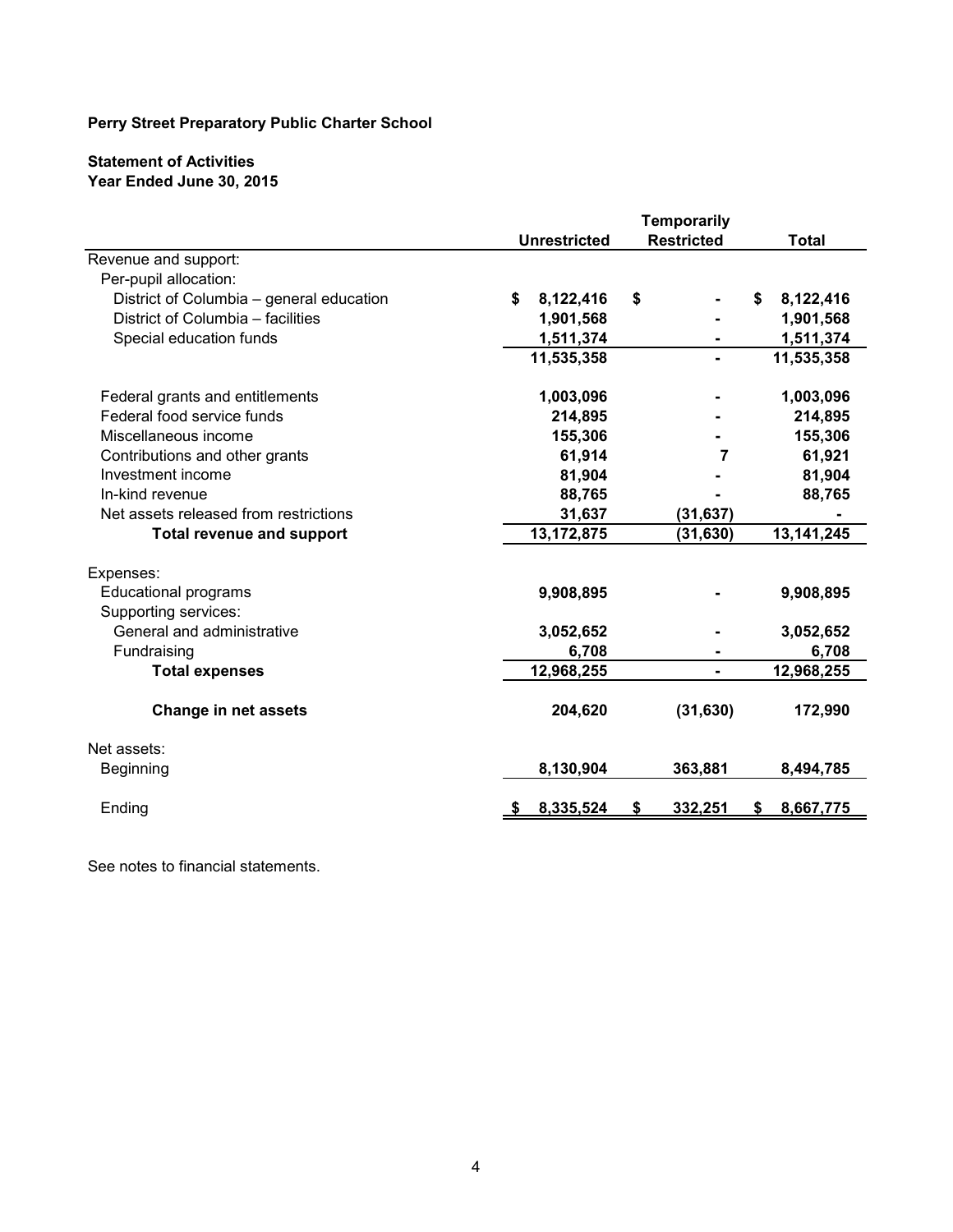# **Statement of Activities Year Ended June 30, 2014**

|                                          | Temporarily            |                              |  |  |
|------------------------------------------|------------------------|------------------------------|--|--|
|                                          | Unrestricted           | Restricted<br>Total          |  |  |
| Revenue and support:                     |                        |                              |  |  |
| Per-pupil allocation:                    |                        |                              |  |  |
| District of Columbia - general education | \$<br>8,955,314<br>\$  | 8,955,314<br>\$              |  |  |
| District of Columbia - facilities        | 2,445,000              | 2,445,000                    |  |  |
| Special education funds                  | 1,704,928              | 1,704,928                    |  |  |
|                                          | 13,105,242             | 13,105,242                   |  |  |
| Federal grants and entitlements          | 1,250,981              | 1,250,981                    |  |  |
| Federal food service funds               | 278,704                | 278,704                      |  |  |
| Miscellaneous income                     | 283,678                | 283,678                      |  |  |
| Contributions and other grants           | 122,211                | 20,963<br>143,174            |  |  |
| Investment income                        | 4,817                  | 4,817                        |  |  |
| In-kind revenue                          | 32,834                 | 32,834                       |  |  |
| Net assets released from restrictions    | 51,381                 | (51, 381)                    |  |  |
| <b>Total revenue and support</b>         | 15,129,848             | 15,099,430<br>(30, 418)      |  |  |
| Expenses:                                |                        |                              |  |  |
| <b>Educational programs</b>              | 12,486,392             | 12,486,392                   |  |  |
| Supporting services:                     |                        |                              |  |  |
| General and administrative               | 2,709,908              | 2,709,908                    |  |  |
| Fundraising                              | 11,452                 | 11,452                       |  |  |
| <b>Total expenses</b>                    | 15,207,752             | 15,207,752<br>$\blacksquare$ |  |  |
| Change in net assets                     | (77, 904)              | (30, 418)<br>(108, 322)      |  |  |
| Net assets:                              |                        |                              |  |  |
| Beginning                                | 8,208,808              | 394,299<br>8,603,107         |  |  |
| Ending                                   | 8,130,904<br><u>\$</u> | 363,881<br>8,494,785<br>\$   |  |  |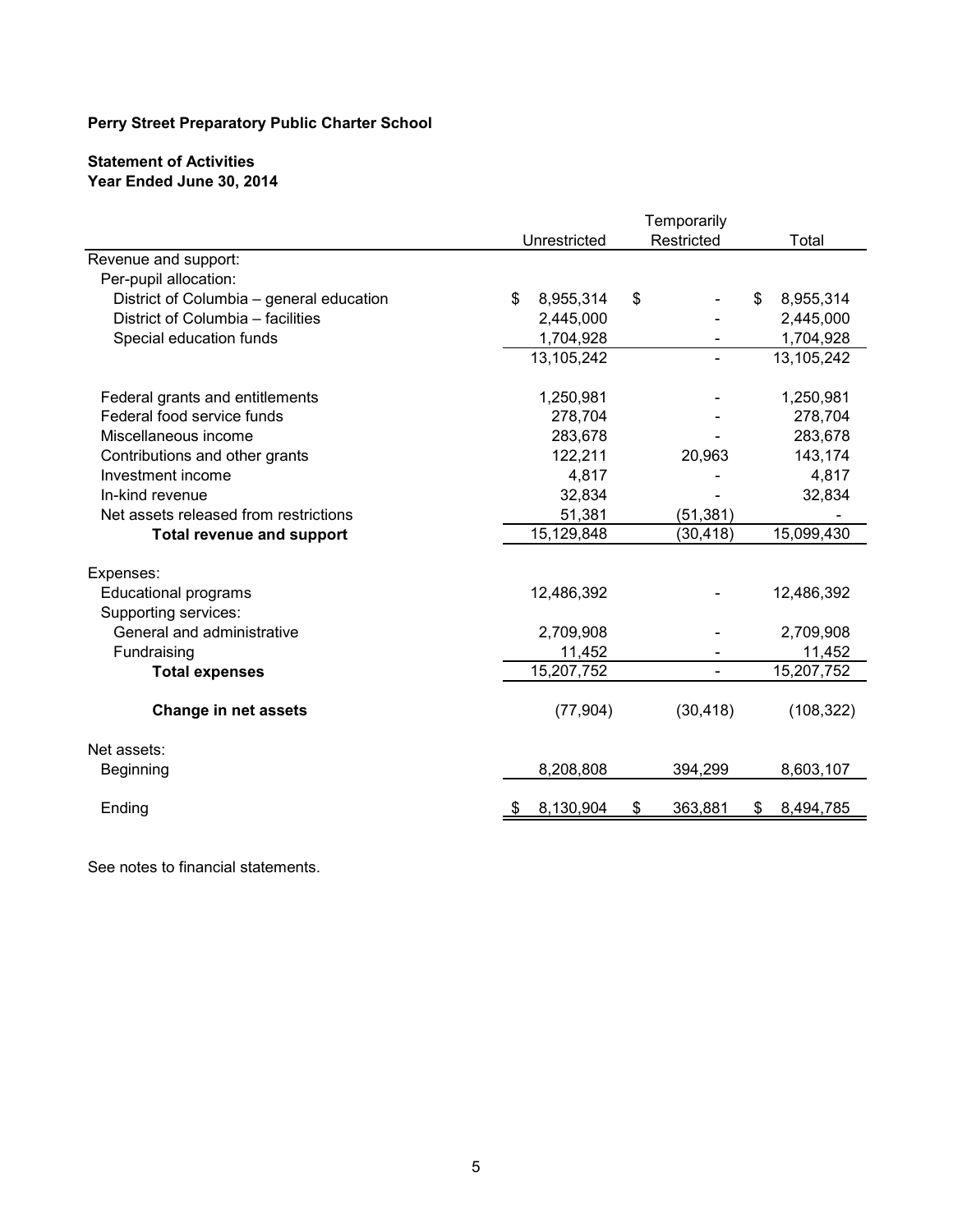# **Statements of Cash Flows Years Ended June 30, 2015 and 2014**

|                                                                              |    | 2015                     | 2014                    |
|------------------------------------------------------------------------------|----|--------------------------|-------------------------|
| Cash flows from operating activities:                                        |    |                          |                         |
| Change in net assets                                                         | \$ | 172,990                  | \$<br>(108, 322)        |
| Adjustments to reconcile change in net assets to net cash                    |    |                          |                         |
| provided by operating activities:                                            |    |                          |                         |
| Depreciation - property and equipment                                        |    | 1,119,015                | 1,067,226               |
| Amortization - resource materials                                            |    | 139,743                  | 131,540                 |
| Amortized bond issuance costs                                                |    | 92,622                   | 95,893                  |
| Deferred rent                                                                |    | 291,593                  | 291,593                 |
| Unrealized (gain) loss on investments                                        |    | (6, 810)                 | 70,788                  |
| Bad debt expense                                                             |    | 85,394                   |                         |
| Changes in assets and liabilities:                                           |    |                          |                         |
| (Increase) decrease in:                                                      |    |                          |                         |
| Accounts receivable                                                          |    | (19, 411)                | (80,019)                |
| Prepaid expenses and other                                                   |    | 38,684                   | (57, 024)               |
| Increase (decrease) in:                                                      |    |                          |                         |
| Accounts payable and accrued expenses                                        |    | 113,921                  | (32, 594)               |
| <b>Agency liability</b>                                                      |    |                          | (277, 572)              |
| Deferred revenue                                                             |    | (240, 772)               | (124, 825)              |
| Net cash provided by operating activities                                    |    | 1,786,969                | 976,684                 |
| Cash flows from investing activities:                                        |    |                          |                         |
| Purchases of investments                                                     |    | (2,204,268)              | (1,866,975)             |
| Proceeds from sales of investments                                           |    | 4,940,387                | 631,623                 |
| Purchases of property and equipment                                          |    | (211, 669)               | (244,069)               |
| Purchases of resource materials                                              |    | (41, 731)                | (202, 227)              |
| Net cash provided by (used in) investing activities                          |    | 2,482,719                | (1,681,648)             |
|                                                                              |    |                          |                         |
| Cash flows from financing activities:<br>Principal payments on notes payable |    |                          |                         |
| Principal payments on capital lease payable                                  |    | (3,716,694)<br>(52, 889) | (134, 012)<br>(47, 961) |
| Debt financing costs                                                         |    | (58, 361)                |                         |
| Net cash used in financing activities                                        |    | (3,827,944)              | (181, 973)              |
|                                                                              |    |                          |                         |
| Net increase (decrease) in cash and cash equivalents                         |    | 441,744                  | (886, 937)              |
| Cash and cash equivalents:                                                   |    |                          |                         |
| Beginning                                                                    |    | 2,228,262                | 3,115,199               |
|                                                                              |    |                          |                         |
| Ending                                                                       |    | 2,670,006                | \$<br>2,228,262         |
| Supplemental disclosure of cash flow information:                            |    |                          |                         |
| Cash paid during the year for interest                                       | 5  | 266,441                  | \$<br>309,404           |
| Supplemental schedule of noncash investing and financing activities:         |    |                          |                         |
| Equipment acquired through capital lease obligations                         |    |                          | \$<br>267,718           |
|                                                                              |    |                          |                         |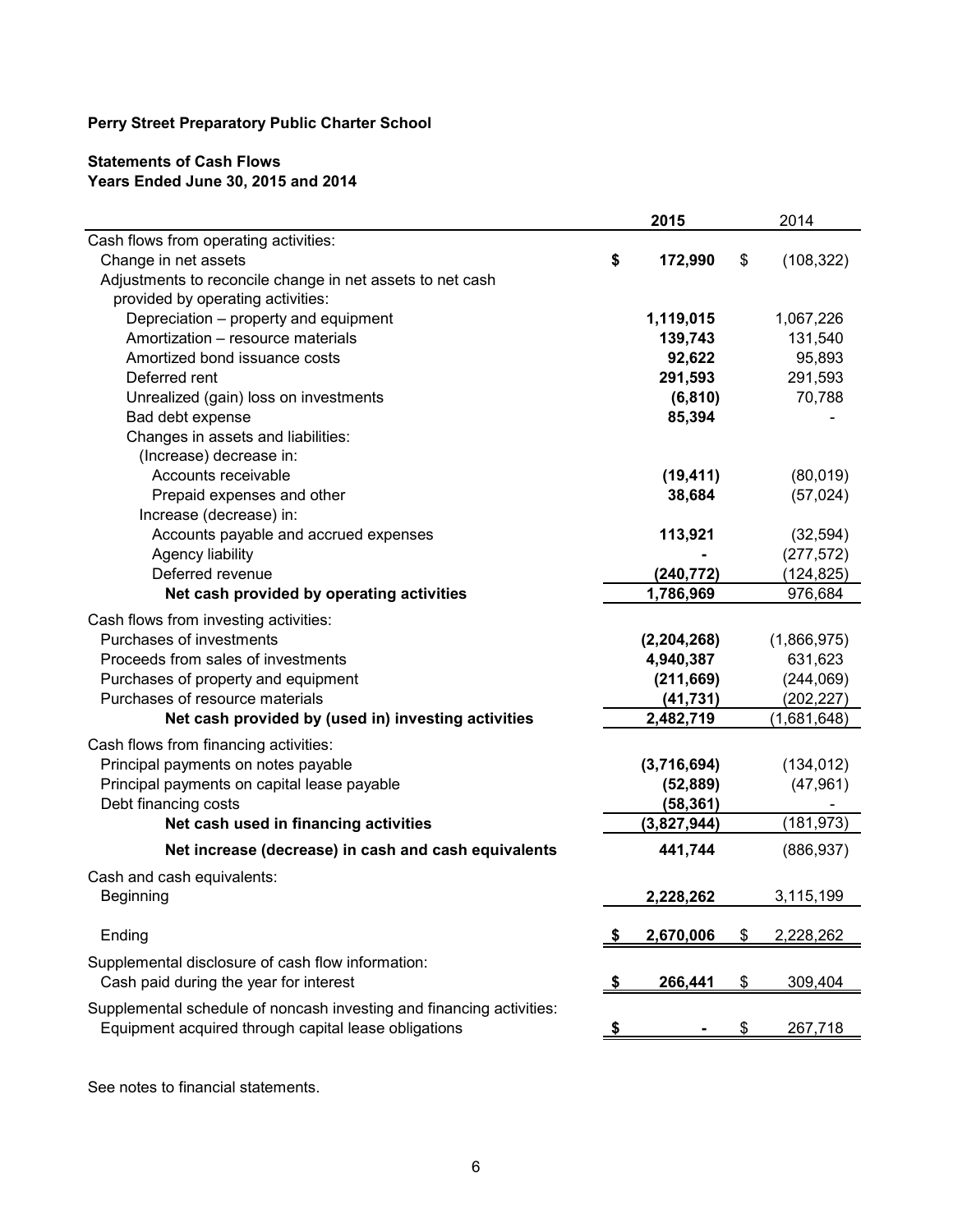# **Notes to Financial Statements**

# **Note 1. Nature of Activities and Significant Accounting Policies**

**Nature of activities:** Perry Street Preparatory Public Charter School (the School) was incorporated as a college preparatory public charter school in 1999 in an effort to develop socially responsible leaders while transforming public education. The School operated under a license agreement with Hyde Leadership Schools (HLS) in Maine. As a part of the agreement, HLS made available its trademark, educational model, curricula, written materials and certain other services. In July 2011, the School terminated its license with HLS and changed its name to Perry Street Preparatory Public Charter School.

On July 1, 1999, the School entered into a contract with the District of Columbia Public Charter School Board (DCPCSB), granting the School a charter for the establishment of a public charter school in Washington, DC.

On February 19, 2014, the School's charter school was renewed by the DCPCSB effective July 1, 2014, for another 15 years. The DCPCSB has the authority to revoke the School's charter for violations of applicable laws, conditions, terms and procedures set forth in the charter. The School's charter provides for enrollment of up to 850 students in pre-kindergarten (3 years old) through  $8<sup>th</sup>$  grade. Under the provisions of the contract, the DCPCSB is to make annual payments to the School for services provided to the students based on the number of students attending the School each year. The School's revenue and other support consist primarily of contributions, as well as grants and contracts from the District of Columbia, the federal government and private sources.

A summary of the School's significant accounting policies follows:

**Basis of accounting:** The School's financial statements are prepared on the accrual basis of accounting. Therefore, revenue and support and related assets are recognized when earned, and expenses and related liabilities are recognized when the obligations are incurred.

**Basis of presentation:** The financial statement presentation follows the recommendations of the Financial Accounting Standards Board (FASB) Accounting Standards Codification (ASC). As required by the Non-Profit Entities Topic of the FASB ASC, the School is required to report information regarding its financial position and activities according to three classes of net assets: unrestricted, temporarily restricted and permanently restricted.

**Cash and cash equivalents:** Cash and cash equivalents consist of demand deposits, money market accounts, and all investments with original maturities of 90 days or less. Money market funds and cash held temporarily in the School's investment portfolio are excluded from cash and cash equivalents.

**Financial risk:** The School maintains cash in bank deposit accounts which, at times, may exceed federally insured limits. The School has not experienced any losses in such accounts. The School believes it is not exposed to any significant financial risk on cash.

The School invests in a professionally managed portfolio that contains government obligations, corporate bonds and money market funds. Such investments are exposed to various risks, such as market and credit. Due to the level of risk associated with such investments and the level of uncertainty related to changes in the value of such investments, it is at least reasonably possible that changes in risks in the near term could materially affect investment balances and the amounts reported in the financial statements.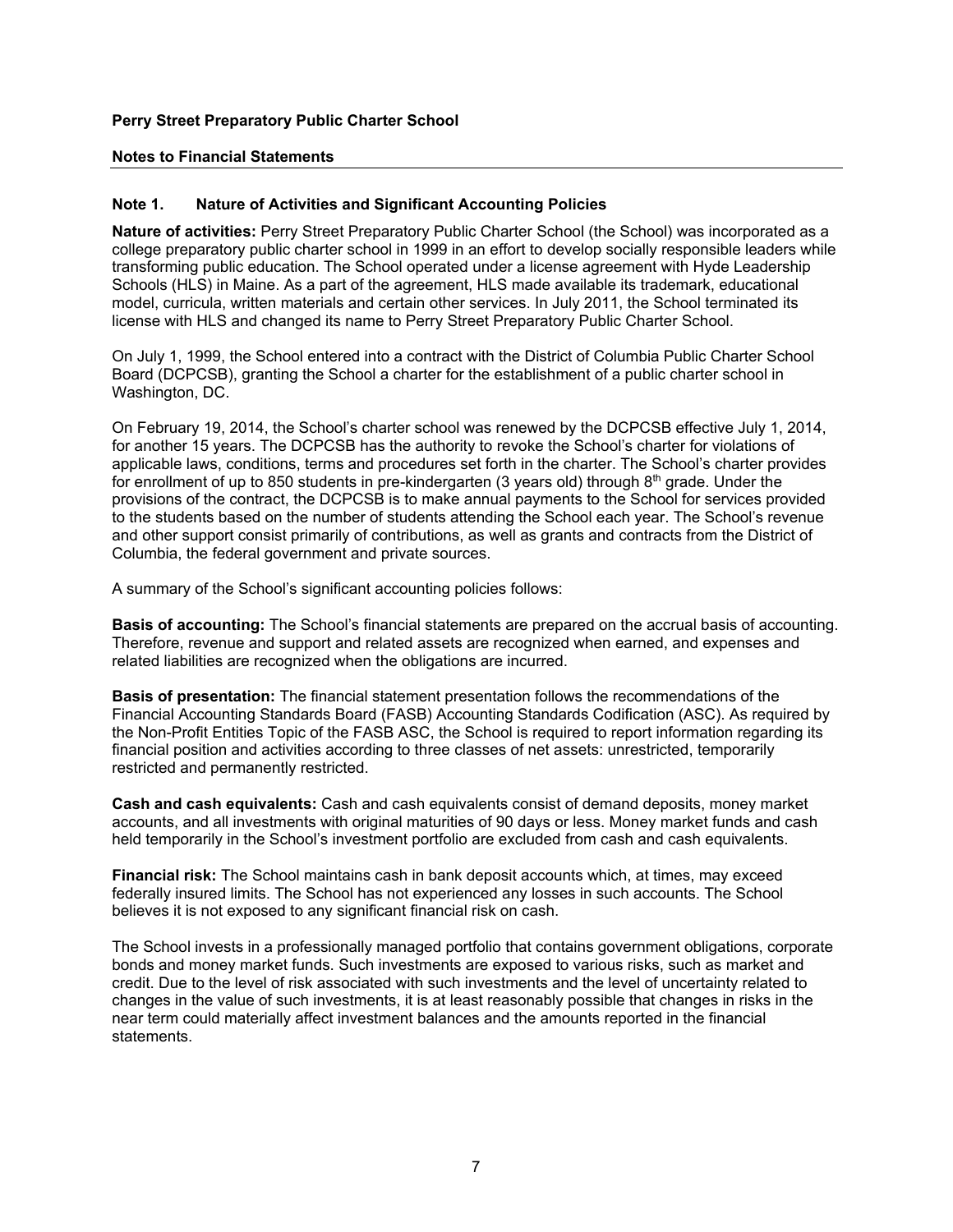# **Notes to Financial Statements**

# **Note 1. Nature of Activities and Significant Accounting Policies (Continued)**

**Accounts receivable:** Receivables are carried at original invoice amount less an estimate made for doubtful receivables based on a review of all outstanding amounts on a monthly basis. Management determines the allowance for doubtful accounts by identifying troubled accounts and using historical experience applied to an aging of accounts. Receivables are written off when deemed uncollectible. Recoveries of receivables previously written off are recorded when received. Management believes that an allowance was not required based on its evaluation of collectability of receivables at June 30, 2015 and 2014.

**Investments:** The School reports its investments at market value, and any realized and unrealized gains and losses and investment income are recorded in the statement of activities as a change in unrestricted net assets, unless their use is restricted by explicit donor-imposed stipulations or by law.

**Resource materials:** Resource materials consist of textbooks and reference materials and are recorded at cost and amortized using the straight-line method over estimated useful lives of four years.

**Property and equipment and accumulated depreciation and amortization:** The School capitalizes property and equipment purchases over \$1,000. Computer equipment and software are recorded at cost and are depreciated using the straight-line method over the estimated useful lives of the assets, ranging from three to five years, with no salvage value. Furniture and fixtures are recorded at cost and are depreciated over seven years, with no salvage value. Building improvements and leasehold improvements are stated at cost and are amortized using the straight-line method over the remaining life of the lease. Expenditures for repairs, improvements, and maintenance costs are expensed when incurred. Upon the retirement or disposal of the assets the cost and accumulated depreciation or amortization are eliminated from the respective accounts and the resulting gain or loss is included in revenue and support or expenses in the accompanying statement of activities.

**Bond issuance costs:** Bond issuance costs represent the costs associated with the issuance of the bonds. These costs are amortized over the lives of the bonds using the effective interest method.

**Valuation of long-lived assets:** The School reviews property and equipment and certain identifiable intangible assets for impairment whenever events or changes in circumstances indicate that the carrying amount of an asset may not be recoverable. Recoverability of the long-lived asset is measured by a comparison of the carrying amount of the asset to future undiscounted net cash flows expected to be generated by the asset. If such assets are considered to be impaired, the impairment to be recognized is measured by the amount by which the carrying amount of the assets exceeds the estimated fair value of the assets. Assets to be disposed of are reported at the lower of the carrying amount or fair value, less costs to sell.

**Classification of net assets:** The net assets of the School are reported as follows:

*Unrestricted net assets:* represent the portion of expendable funds that is available for support of the School's operations. The Board of Trustees has designated a portion of the funds and established a Facilities Fund, which will be utilized toward the acquisition of a School facility and approved leasehold improvements of the facilities currently under lease. It is the Board's goal to use the Facilities Fund for capital improvements and to liquidate debt incurred in capital improvements.

**Temporarily restricted net assets:** represent funds that are specifically restricted by donors for use in various programs or for future periods.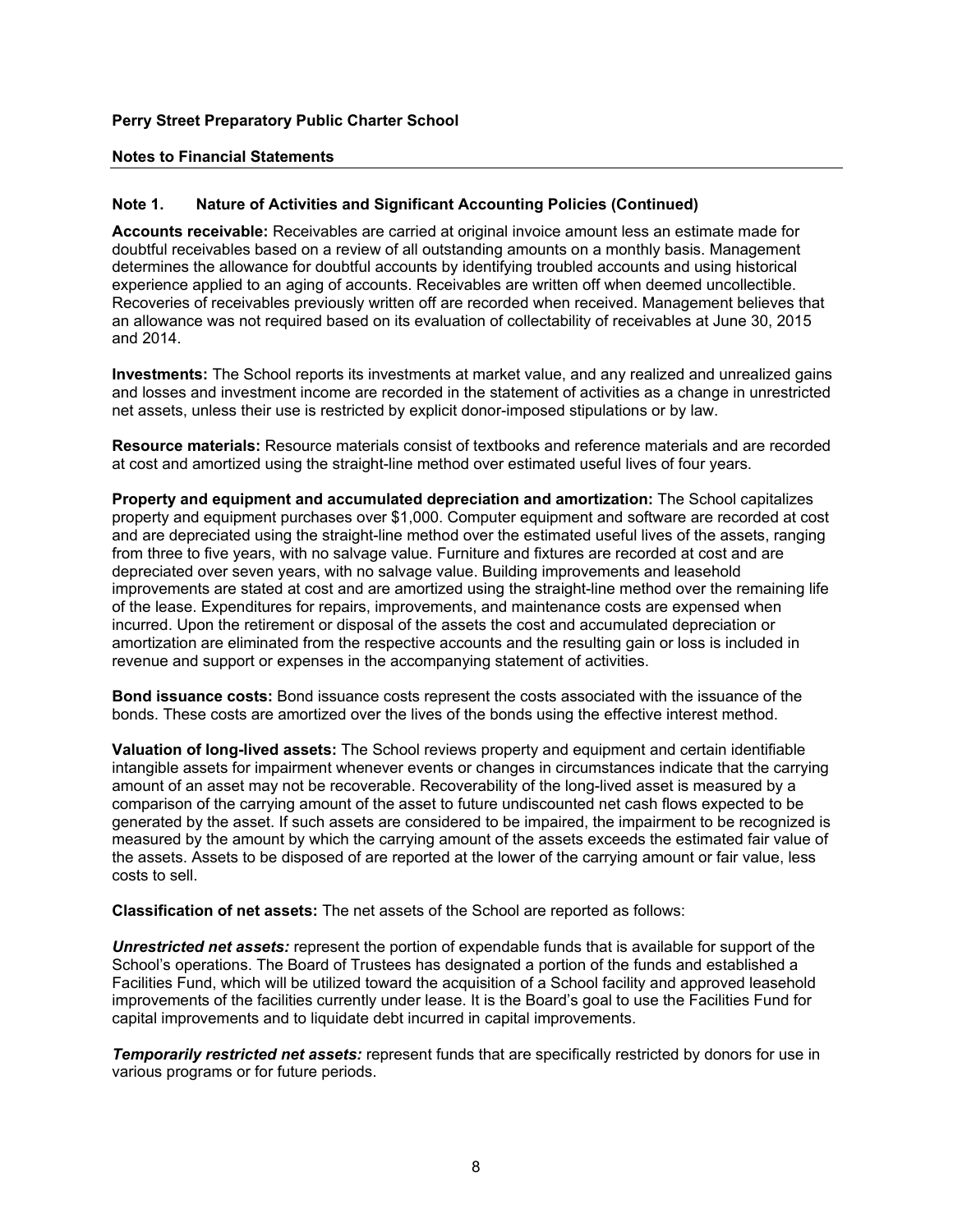# **Notes to Financial Statements**

# **Note 1. Nature of Activities and Significant Accounting Policies (Continued)**

**Federal and charter school funding:** The School receives a student allocation from the District of Columbia, as well as federal entitlement funding, to cover the cost of academic expenses. The student allocation is on a per-pupil basis and includes academic year funding, special education funding, and a facilities allotment. The School recognizes this funding as revenue and support in the year in which the School term is conducted. Funding for the summer that is received in advance is recorded as deferred revenue.

Federal grants and entitlements are recognized as revenue and support based on allowable costs incurred. Many of the federal grant entitlements flow through from the Office of the State Superintendent of Education (OSSE).

**Contributions and grants:** Unconditional contributions and grants are reported as revenue in the year in which payments are received and/or unconditional promises are made. Unconditional contributions and grants of cash and other assets are reported as temporarily restricted if they are received with donor stipulations that limit the use of the donated assets for a particular purpose or for a specific period of time. When a stipulated time restriction ends or the purpose of the restriction is met, the temporarily restricted net assets are reclassified to unrestricted net assets and reported in the accompanying statement of activities as net assets released from restrictions. Temporarily restricted contributions whose restrictions are met in the same accounting period in which the contributions are originally pledged are reported as unrestricted support. Accounts past due are individually analyzed for collectability. When all collection efforts have been exhausted, the account is written off.

**Functional allocation of expenses:** The direct cost of providing various programs and other activities have been summarized on a functional basis in the statement of activities. Salaries and benefits have been allocated among the programs and supporting services benefited.

**Income taxes:** The School is generally exempt from federal income taxes under provisions of Section 501(c)(3) of the Internal Revenue Code. Income that is not related to exempt purposes, less applicable deductions, is subject to federal and state corporate income taxes. The School had no net unrelated business income for the years ended June 30, 2015 and 2014.

**Salary expense:** Salary expense is recognized in the period the service is rendered, which coincides with the academic year. Instructional salaries unpaid as of June 30 are recognized as expense and accrued.

**Gifts in-kind:** Gifts in-kind are reported at their fair value at the date of the gift.

**Use of estimates:** The preparation of financial statements requires management to make estimates and assumptions that affect the reported amounts of assets and liabilities and disclosure of contingent assets and liabilities at the date of the financial statements, and the reported amounts of revenue and expenses during the reporting period. Actual results could differ from those estimates.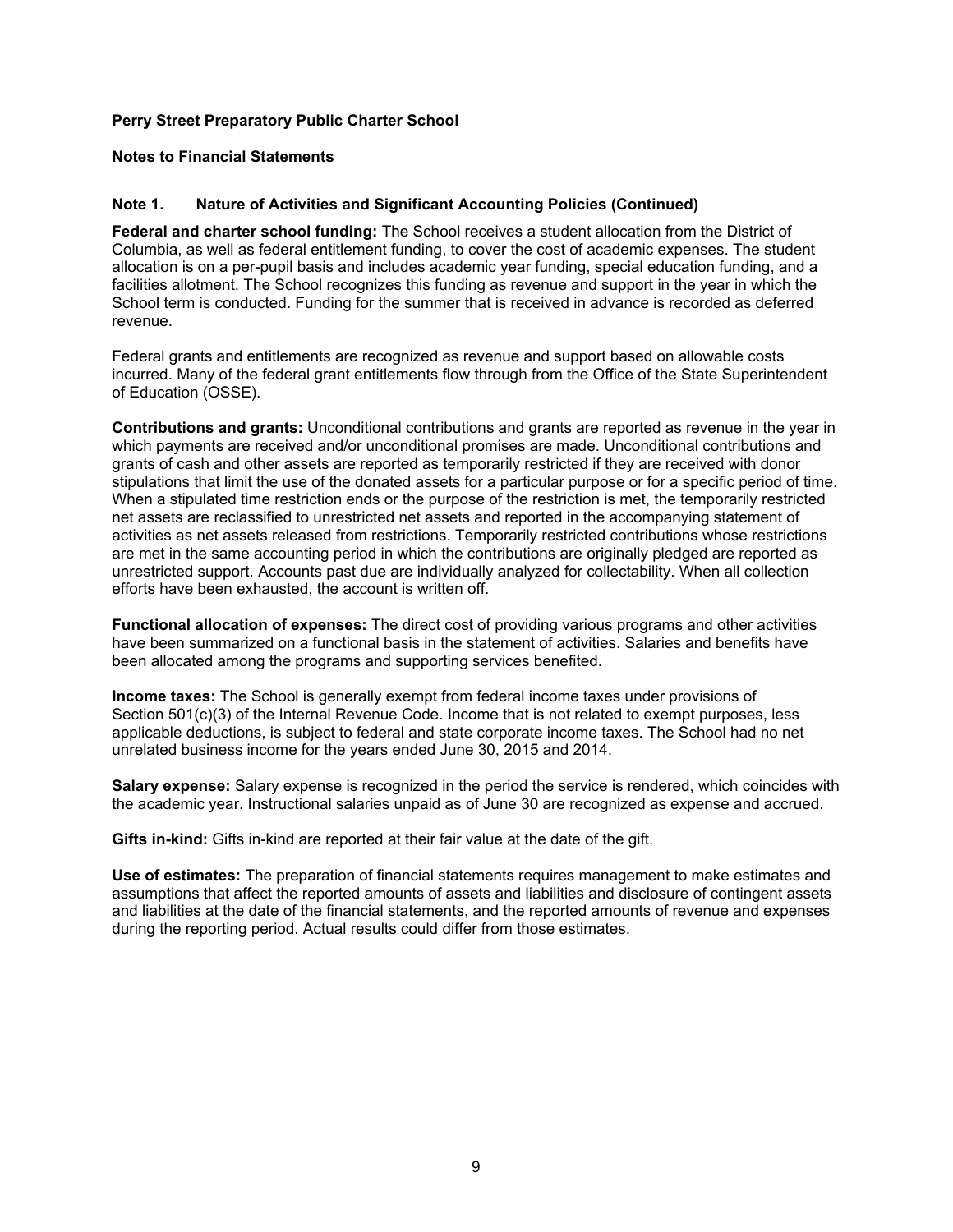# **Notes to Financial Statements**

# **Note 1. Nature of Activities and Significant Accounting Policies (Continued)**

**Upcoming accounting pronouncements:** In April 2015, the FASB issued Accounting Standards Update (ASU) No. 2015-03, *Interest – Imputation of Interest (Subtopic 835-30); Simplifying the Presentation of Debt Issuance Costs*. This ASU simplifies the presentation of debt issuance costs. The amendments in this Update require that debt issuance costs related to a recognized debt liability be presented in the balance sheet as a direct deduction from the carrying amount of that debt liability, consistent with debt discounts. The recognition and measurement guidance for debt issuance costs are not affected by the amendments in this Update. This ASU is effective for the School for the fiscal year beginning July 1, 2016. Early adoption is permitted. The School should apply the new guidance on a retrospective basis, wherein the balance sheet of each individual period presented should be adjusted to reflect the periodspecific effects of applying the new guidance.

In August 2014, the FASB issued ASU No. 2014-15, *Presentation of Financial Statements – Going Concern (Subtopic 205-40): Disclosure of Uncertainties about an Entity's Ability to Continue as a Going Concern*. This ASU provides guidance about management's responsibility to evaluate whether there is substantial doubt about an entity's ability to continue as a going concern and to provide related footnote disclosures. Management should evaluate whether there are conditions or events, considered in the aggregate, that raise substantial doubt about the entity's ability to continue as a going concern within one year after the date that the financial statements are available to be issued. The amendments in this ASU are effective for the School for the year beginning July 1, 2017. Early application is permitted.

**Subsequent events:** The School evaluated subsequent events through November 23, 2015, which is the date the financial statements were available to be issued.

#### **Note 2. Accounts Receivable**

Accounts receivable consist of amounts due from the following entities at June 30, 2015 and 2014:

|                                                       |   | 2015    | 2014    |
|-------------------------------------------------------|---|---------|---------|
|                                                       |   |         |         |
| U.S. Department of Education – (flowthru from OSSE)   | S | 255.452 | 395.340 |
| District of Columbia government                       |   | 256,308 | 167.319 |
| U.S. Department of Agriculture – (flowthru from OSSE) |   | 34.090  | 49.174  |
|                                                       |   | 545.850 | 611,833 |

All amounts are due within one year and are considered fully collectible.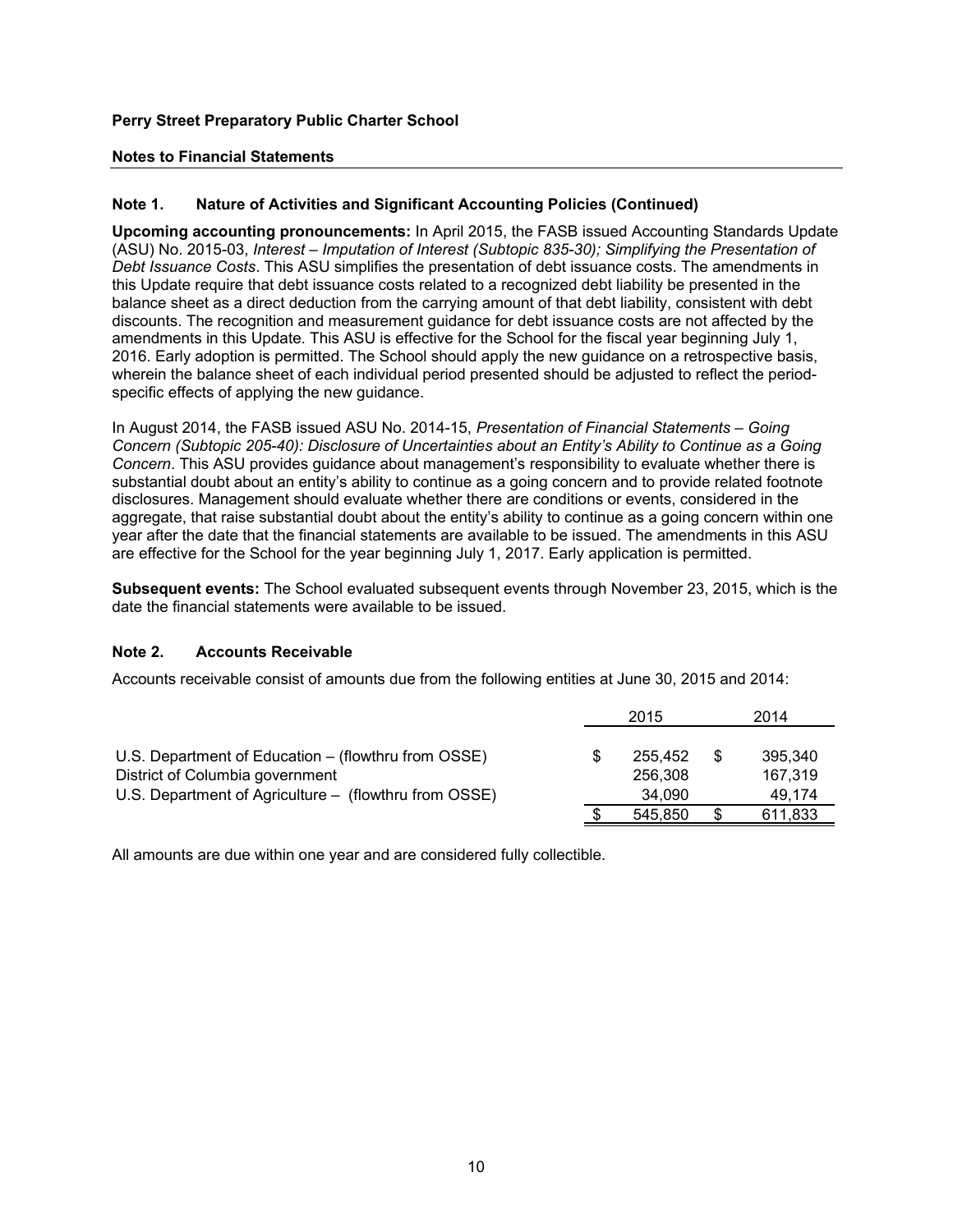# **Notes to Financial Statements**

# **Note 3. Investments**

Total investments are comprised of the following at June 30, 2015 and 2014:

|                                    | 2015 |           |    | 2014      |
|------------------------------------|------|-----------|----|-----------|
|                                    |      |           |    |           |
| Money market funds                 | S    | 3.890.257 | \$ | 3,092,396 |
| Corporate bonds                    |      |           |    | 1,985,973 |
| U.S. treasury obligations          |      | 1.191.667 |    | 1,845,652 |
| Federal mortgage-backed securities |      | 64.266    |    | 1,171,629 |
| Cash                               |      | 293,508   |    | 73,357    |
|                                    |      | 5,439,698 |    | 8,169,007 |

Restricted investments are held for the following purposes at June 30, 2015 and 2014:

|                         |   | 2015      | 2014      |
|-------------------------|---|-----------|-----------|
| Restricted investments: |   |           |           |
| Debt reserve fund       | S | 841.667   | 841.667   |
| Bond security           |   | 350,000   | 825,000   |
| Sinking fund            |   | 3,890,257 | 3,068,105 |
|                         |   | 5.081.924 | 4,734,772 |

Investment income is comprised of the following for the years ended June 30, 2015 and 2014:

|                                                  |   | 2015            | 2014               |
|--------------------------------------------------|---|-----------------|--------------------|
| Dividends and interest<br>Unrealized gain (loss) | S | 75.094<br>6.810 | 75,605<br>(70,788) |
|                                                  | c | 81.904          | -4.81              |

# **Note 4. Fair Value Measurements**

The Fair Value Measurement Topic of the FASB ASC establish a fair value hierarchy that is based on the valuation inputs used in the fair value measurements. The topic requires that assets and liabilities carried at fair value will be classified and disclosed in one of the following three categories:

**Level 1:** Quoted market prices in active markets for identical assets or liabilities

**Level 2:** Observable market-based inputs or unobservable inputs corroborated by market data

**Level 3:** Unobservable inputs not corroborated by market data

In determining the appropriate levels, the School performs a detailed analysis of the assets and liabilities that are subject to fair value measurements. At each reporting period, all assets and liabilities for which the fair value measurement is based on significant unobservable inputs are classified as Level 3. There were no Level 3 inputs for any assets held by the School at June 30, 2015 and 2014.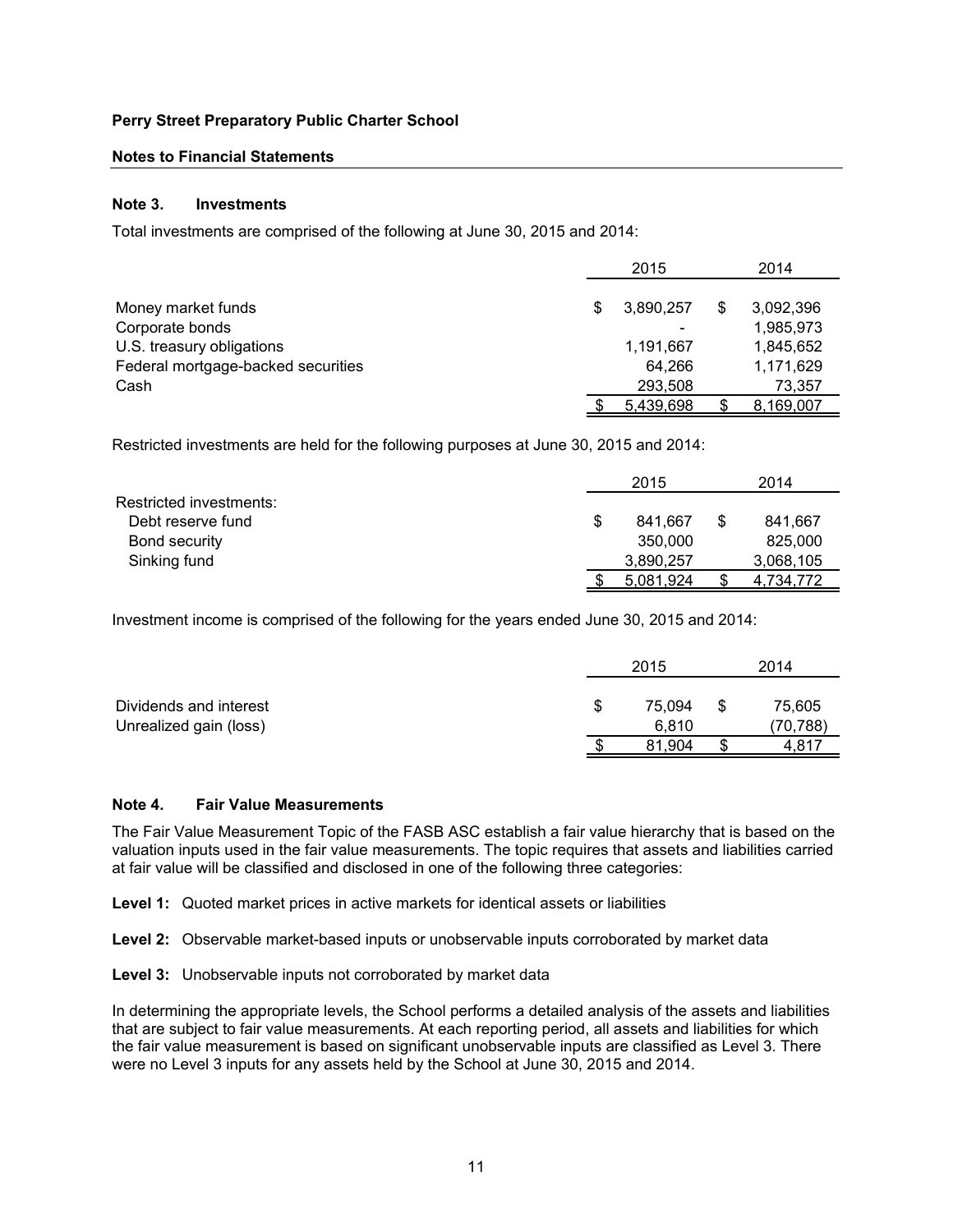#### **Notes to Financial Statements**

#### **Note 4. Fair Value Measurements (Continued)**

The table below presents the balances of assets measured at fair value on a recurring basis by Level within the hierarchy as of June 30, 2015:

|                                                  | 2015        |    |                          |    |                          |             |
|--------------------------------------------------|-------------|----|--------------------------|----|--------------------------|-------------|
|                                                  | Level 1     |    | Level 2                  |    | Level 3                  | Total       |
| Investments at fair value:<br>Money market funds | \$3,890,257 | \$ | $\overline{\phantom{a}}$ | \$ | $\overline{\phantom{a}}$ | \$3,890,257 |
|                                                  |             |    |                          |    |                          |             |
| Federal mortgage-backed securities               |             |    | 64,266                   |    |                          | 64,266      |
|                                                  | \$3,890,257 |    | 64,266                   |    |                          | 3,954,523   |
| Investments at cost:                             |             |    |                          |    |                          |             |
| U.S. treasury obligations                        |             |    |                          |    |                          | 1,191,667   |
| Cash                                             |             |    |                          |    |                          | 293,508     |
| Total investments                                |             |    |                          |    |                          | 5,439,698   |

The table below presents the balances of assets measured at fair value on a recurring basis by Level within the hierarchy as of June 30, 2014:

|                                    | 2014        |             |         |             |
|------------------------------------|-------------|-------------|---------|-------------|
|                                    | Level 1     | Level 2     | Level 3 | Total       |
| Investments at fair value:         |             |             |         |             |
| Money market funds                 | \$3,092,396 | \$          | \$      | \$3,092,396 |
| U.S. treasury obligations          |             | 178,985     |         | 178,985     |
| Federal mortgage-backed securities |             | 1,171,629   |         | 1,171,629   |
| Corporate bonds:                   |             |             |         |             |
| Financial                          | 1,599,329   |             |         | 1,599,329   |
| Industrials                        | 96,220      |             |         | 96,220      |
| <b>Utilities</b>                   | 88,129      |             |         | 88,129      |
| Technology                         | 65,585      |             |         | 65,585      |
| Healthcare                         | 54,087      |             |         | 54,087      |
| Consumer goods                     | 42,697      |             |         | 42,697      |
| Conglomerate                       | 39,926      |             |         | 39,926      |
|                                    | 1,985,973   |             |         | 1,985,973   |
|                                    | \$5,078,369 | \$1,350,614 | \$      | 6,428,983   |
| Investments at cost:               |             |             |         |             |
| U.S. treasury obligations          |             |             |         | 1,666,667   |
| Cash                               |             |             |         | 73,357      |
| Total investments                  |             |             |         | \$8,169,007 |

The School's corporate bonds and money market funds are publicly traded on the New York Stock Exchange and are considered Level 1 items. U.S. Treasury obligations, reported at fair value, and federal mortgage-backed securities are priced based on based on their stated interest rates and quality ratings. The interest and quality ratings are observable at commonly quoted intervals for the full term of the instruments and are, therefore, considered Level 2 items.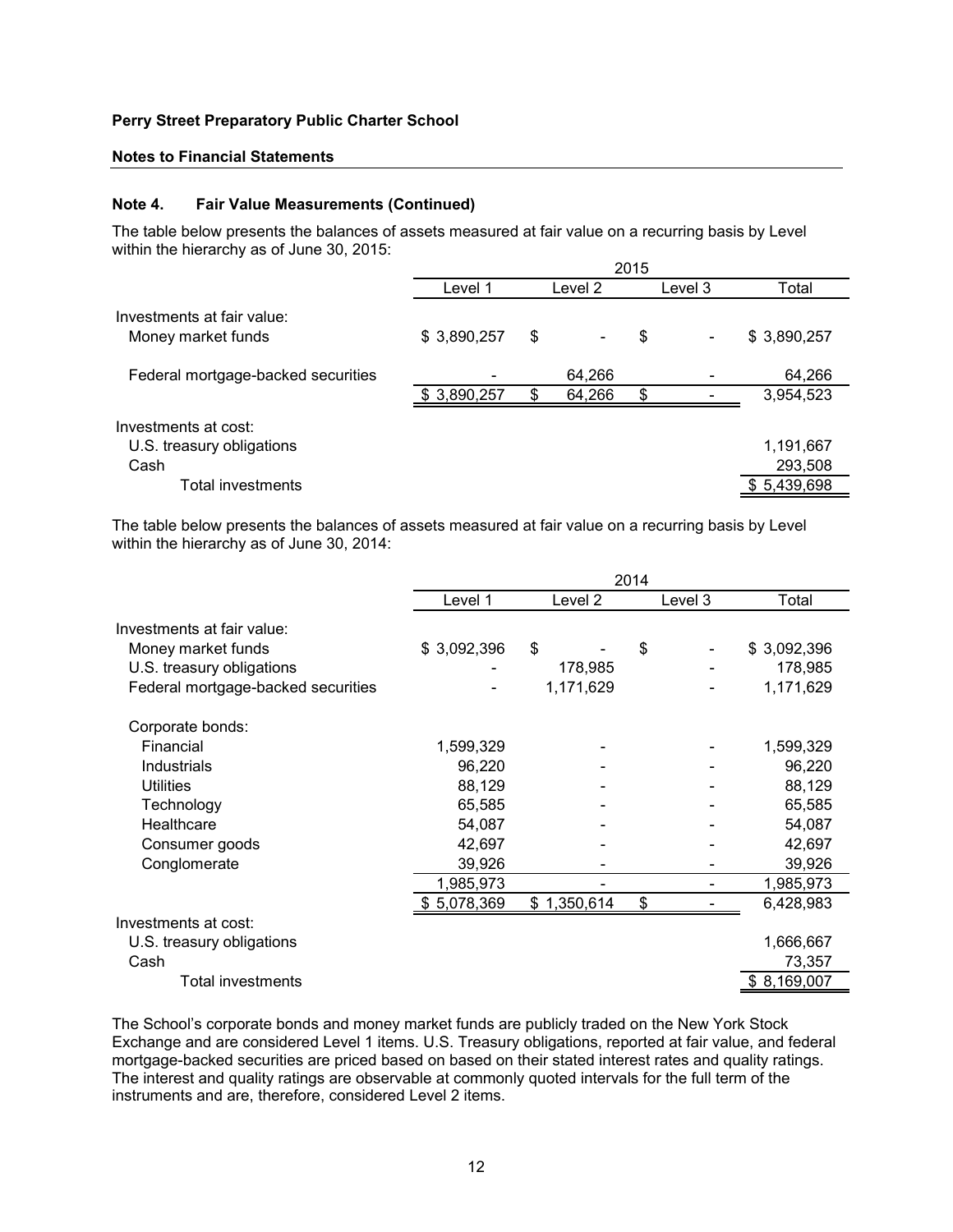# **Notes to Financial Statements**

#### **Note 4. Fair Value Measurements (Continued)**

The U.S. treasury obligations, reported at cost, are restricted and held by the Trustee for the bonds (Note 7). These securities are State and Local Government Series Securities, issued specifically to be held privately and therefore not traded in the public market. These are issued as time deposits and are reported at cost.

# **Note 5. Property and Equipment**

Property and equipment consist of the following at June 30, 2015 and 2014:

|                                                                      | 2015                      | 2014                         |
|----------------------------------------------------------------------|---------------------------|------------------------------|
| Tenant improvements on land lease<br>Computer equipment and software | \$17,009,377<br>2,716,054 | 17,008,309<br>S<br>2,547,162 |
| Furniture and fixtures                                               | 940.786                   | 899.077                      |
|                                                                      | 20,666,217                | 20,454,548                   |
| Less accumulated depreciation and amortization                       | 5,977,132                 | 4,858,117                    |
|                                                                      | 14,689,085                | 15,596,431                   |

Depreciation expense totaled \$1,119,015 and \$1,067,226 for the years ended June 30, 2015 and 2014, respectively.

# **Note 6. Capital Lease Payable**

In August 2013, the School entered into a 60-month capital lease for copiers with a recorded cost basis of \$267,718 and related accumulated depreciation at June 30, 2015 and 2014, of \$107,087 and \$53,544, respectively. The copiers and capital lease obligation were recorded at the present value of the future payments due under the lease. The related liability under the capital lease at June 30, 2015 and 2014, was \$166,868 and \$219,757, respectively. Interest expense related to the capital lease for the years ended June 30, 2015 and 2014, amounted to \$2,200 and \$2,352 respectively.

The following is a schedule by years of future minimum lease payments under the capital lease, together with the present value of the net minimum lease payments, at June 30, 2015:

| Years ending June 30:                       |              |
|---------------------------------------------|--------------|
| 2016                                        | \$<br>55,089 |
| 2017                                        | 55,089       |
| 2018                                        | 55,089       |
| 2019                                        | 4,590        |
|                                             | 169,857      |
| Less amount representing interest           | (2,989)      |
| Present value of net minimum lease payments | 166,868      |
|                                             |              |
| Current portion of capital lease            | \$<br>53,487 |
| Long-term portion of capital lease          | 113,381      |
|                                             | 166.868      |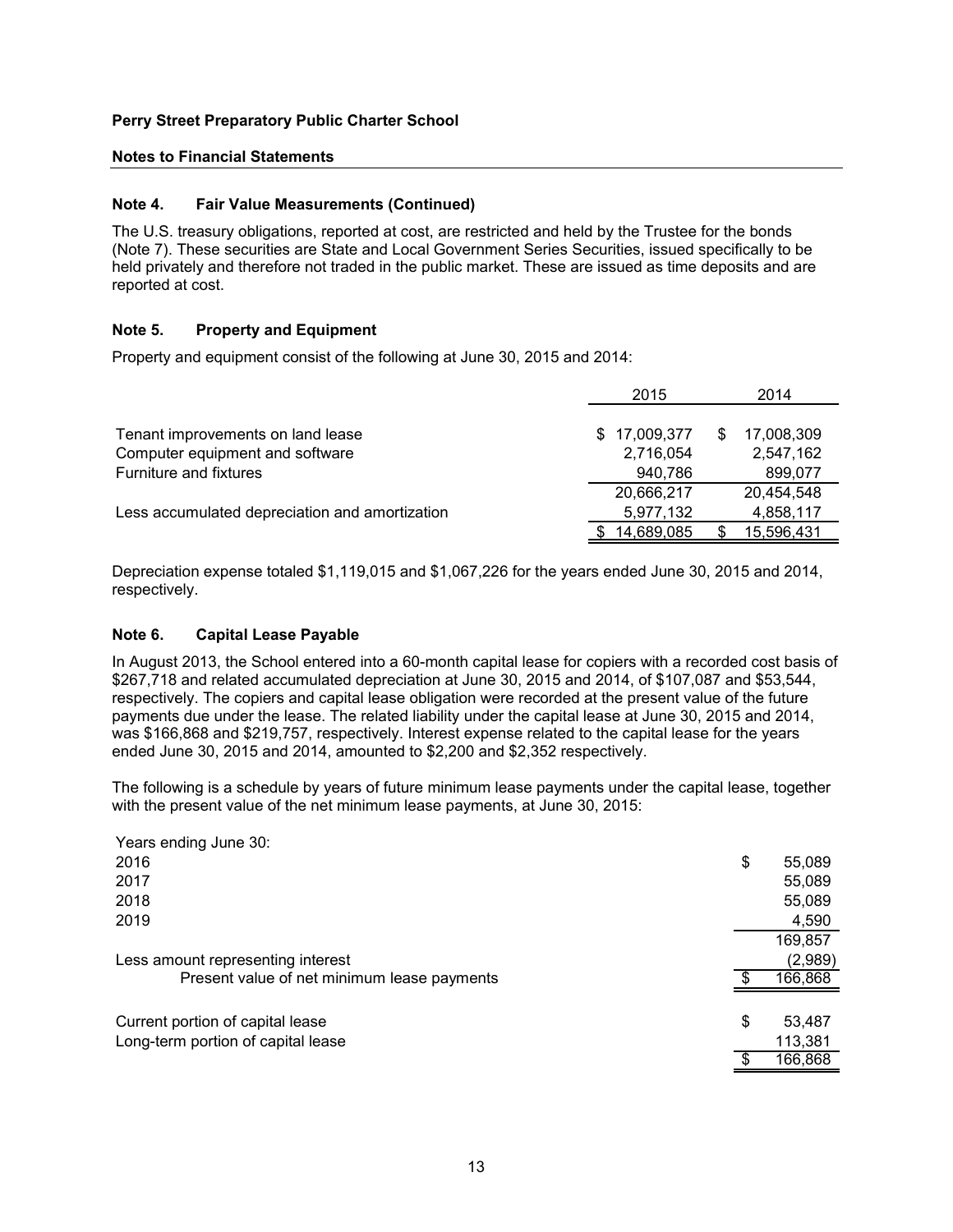#### **Notes to Financial Statements**

# **Note 7. Bonds Payable**

In May 2010, the District of Columbia issued and sold qualified school construction revenue bonds (Hyde Leadership Public Charter School of Washington, D.C., Inc. Issue, Series 2010) (the Bonds), totaling \$12,625,000 for a period of 16 years and maturing in May 2026, to Eagle Bank, the proceeds of which were loaned to the School by the District of Columbia government and were used to finance the building improvements and related capital expenditures at 1800 Perry Street, NE, Washington, D.C. During the construction period, draw requests were reviewed by a third-party project engineer contracted by the financial institution at the School's expense and advanced to the School's operating bank account as approved. Beginning on November 1, 2010, the School is required to make deposits into a sinking fund, which are to be used for redemption of the principal by the maturity date. The sinking fund will be invested in a money market or business savings account with a fixed rate of 2% for five years. Thereafter, the interest rate will adjust to the then prevailing five-year certificate of deposit interest rate of the financial institution at the call date of the Bonds. The financial institution has the ability to call the Bonds as a whole for prepayment after 60 months and 120 months, following the initial Bond closing date, upon six months' notice. The first call date was November 1, 2014. The Bonds were not called by Eagle Bank.

The Bonds are secured by (1) a first leasehold deed of trust on the property at 1800 Perry Street, NE; (2) the School's \$2,000,000 deposit account with a financial institution; (3) a \$600,000 guaranty provided by America's Charter School Corporation, a subsidiary of Building Hope; (4) a \$1,000,000 guaranty provided by the Office of the State Superintendent of Education (OSSE) for four years from the date of closing; (5) a first priority Uniform Commercial Code (UCC) lien on all of the School's tangible assets, including all equipment and fixtures located on the real estate collateral; (6) a pledge of all net revenue, including, but not limited to, the School's facilities allowance, the District of Columbia Public Charter School Board's per-pupil quarterly funding and all future non-designated philanthropic pledges; (7) construction documents and materials; (8) an assignment of the lease between the School and the District of Columbia Office of Property Management for the property; (9) a pledge of a debt service reserve fund held by Eagle Bank equal to no less than 12 months of senior debt service in the amount of \$841,667, funded by a source acceptable to the bank; and (10) the full balance of the sinking fund. The interest rate is calculated at each put date at the prevailing Five-Year Treasury Constant Maturity Rate plus 4.25% less the tax credit rate.

On June 30, 2015, the Bond agreement was modified and extended and the interest rate reset as of the put date on May 1, 2015 to .21% per annum until the next put date. In addition, the debt payable to Building Hope and OSSE by the School were paid in full on June 30, 2015 and related guarantees released. As of June 30, 2015 and 2014, the rate was .21% and .98%, respectively. The subsequent put date is May 1, 2020. The outstanding balance on the Bonds as of June 30, 2015 and 2014, is \$12,114,656. The maturity date of the Bonds is May 1, 2026.

The sinking fund payments on the revenue Bonds over the next five years and thereafter are as follows:

| Years ending June 30: |    |           |
|-----------------------|----|-----------|
| 2016                  | \$ | 810,160   |
| 2017                  |    | 810,160   |
| 2018                  |    | 810,160   |
| 2019                  |    | 810,160   |
| 2020                  |    | 810,160   |
| Thereafter            |    | 4,793,449 |
|                       | S  | 8,844,249 |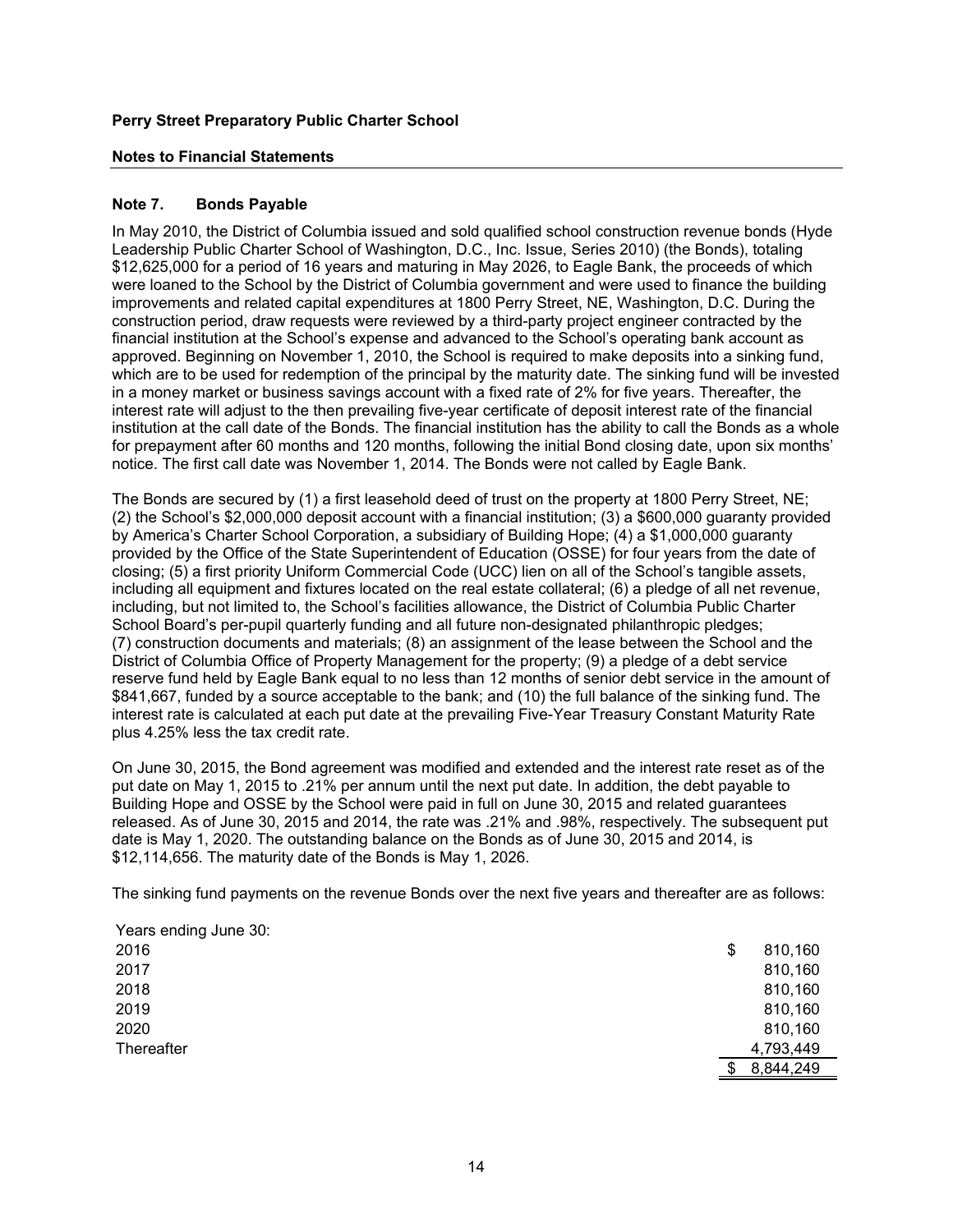# **Notes to Financial Statements**

# **Note 7. Bonds Payable (Continued)**

The Bonds have various covenants. The School must maintain a minimum debt-service coverage ratio, be in good standing at all times with the jurisdiction in which it is domiciled, and deliver audited financial statements within 120 days of the School's fiscal year end. The School obtain a written waiver of compliance from Eagle Bank regarding delivery of the financial statements. The School is also restricted from incurring additional debt. As detailed in Note 15, the School phased out its High School Operations at the end of the fiscal year 2015.

# **Note 8. Notes Payable**

Notes payable consist of the following as of June 30, 2015 and 2014:

On May 1, 2010, the School entered into various funding arrangements for the rehabilitation of the Taft Facility at 1800 Perry Street, NE, Washington, D.C. The note payable agreements are as follows:

- (a) A \$2,000,000 five-year promissory note with the District of Columbia to fund the renovation of the Taft Facility, bearing interest at 3% per annum and secured by a subordinated leasehold deed of trust, a security agreement and a UCC-1. The note matured on May 1, 2015, and required monthly interest-only payments for the first and second years. Commencing in the third year, principal and interest payments were due on a monthly basis, with a balloon payment due at maturity, based on a 20-year amortization period. The principal balance outstanding as of June 30, 2014, was \$1,836,562. The note was paid in full in fiscal year 2015.
- (b) A \$2,000,000 five-year promissory note with Building Hope to fund the renovation of the Taft Facility, bearing interest at 6% per annum and secured by a subordinated deed of trust, a hazardous materials indemnity agreement, and a UCC-1. The note matured on June 1, 2015, and required interest-only payments from June 1, 2010, through May 1, 2012. Commencing on June 1, 2012, principal and interest payments were due on a monthly basis, with a balloon payment due at maturity, based on a 20-year principal amortization. The principal balance outstanding as of June 30, 2014, was \$1,880,132. The note was paid in full in fiscal year 2015.

Interest expense totaled \$266,441 and \$309,404 for the years ended June 30, 2015 and 2014, respectively, on all outstanding debt instruments.

# **Note 9. Temporarily Restricted Net Assets**

Changes in temporarily restricted net assets during the year ended June 30, 2015, by purpose were as follows:

|                              | <b>Balance</b><br>June 30,<br>2014 | Additions                      | Released                   | <b>Balance</b><br>June 30,<br>2015 |                   |  |
|------------------------------|------------------------------------|--------------------------------|----------------------------|------------------------------------|-------------------|--|
| Facility<br><b>Athletics</b> | \$<br>334,205<br>21,057            | \$<br>$\overline{\phantom{a}}$ | \$<br>(27, 850)<br>(3,787) | \$                                 | 306,355<br>17,277 |  |
| Parent engagement funds      | 8.619                              | $\overline{\phantom{0}}$       |                            |                                    | 8,619             |  |
|                              | 363,881                            |                                | (31, 637)                  | \$                                 | 332,251           |  |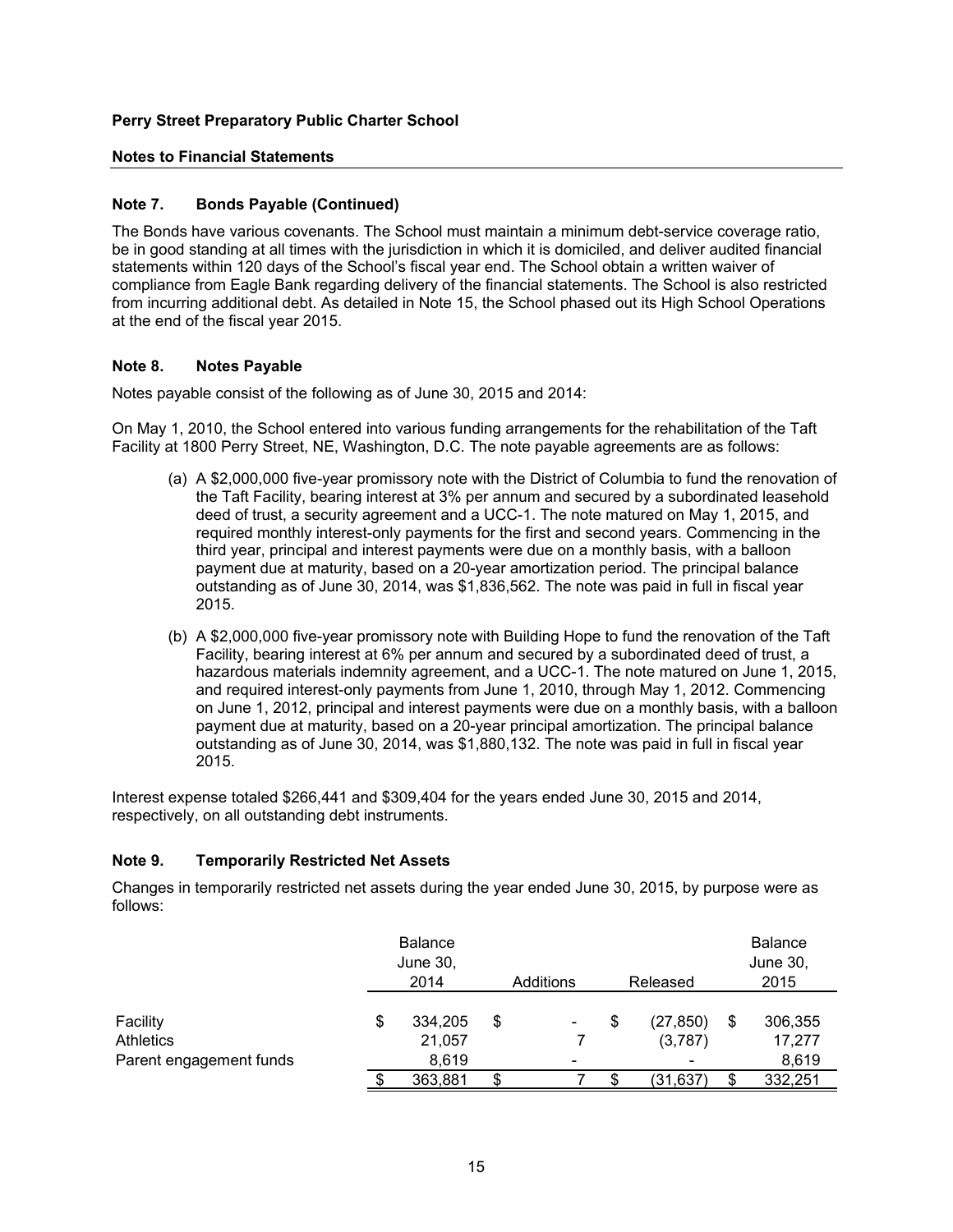# **Notes to Financial Statements**

# **Note 9. Temporarily Restricted Net Assets (Continued)**

Changes in temporarily restricted net assets during the year ended June 30, 2014, by purpose were as follows:

|                                                         | <b>Balance</b><br>June 30,<br>2013 | Additions                                         | Released                                | <b>Balance</b><br>June 30,<br>2014 |                            |  |
|---------------------------------------------------------|------------------------------------|---------------------------------------------------|-----------------------------------------|------------------------------------|----------------------------|--|
| Facility<br><b>Athletics</b><br>Parent engagement funds | \$<br>362.055<br>28,978<br>3,266   | \$<br>$\overline{\phantom{a}}$<br>11,781<br>9,182 | \$<br>(27, 850)<br>(19, 702)<br>(3,829) | \$                                 | 334,205<br>21,057<br>8,619 |  |
|                                                         | 394.299                            | 20,963                                            | (51, 381)                               | S                                  | 363,881                    |  |

# **Note 10. Concentrations**

The School receives a substantial portion of its revenue from the District of Columbia and the federal government. If a significant reduction in this revenue should occur, it may have an effect on the School's programs. During the years ended June 30, 2015 and 2014, 97% of the School's revenue was comprised of grant funding from the District of Columbia and the federal government.

# **Note 11. Operating Leases**

On May 13, 2010, the School entered into a non-cancelable operating lease agreement for its new school space with the District of Columbia. The lease term is 25 years, subject to one extension of another 25 years, and has a monthly rental obligation of \$95,833, subject to adjustment and credit thereafter, as provided by the lease. The School is entitled to rent abatements equivalent to tenant improvements to the Taft Facility on a dollar-for-dollar basis against the full amount of the base rent through the 15<sup>th</sup> year of the lease. The balance of the improvements abatement is amortized over the remaining life of the lease agreement. As of June 30, 2015, the School incurred \$16,930,335 in improvements to the facility. During the year ended June 30, 2013, the School received a reimbursement of funds incurred in prior years of \$131,133 from a sublessee.

Rent expense totaled \$292,989 and \$291,593 for the years ended June 30, 2015 and 2014, respectively.

Under generally accepted accounting principles, all fixed rent increases are recognized on a straight-line basis over the term of the lease. The difference between this expense and the required lease payments is reflected as deferred rent in the accompanying statement of financial position.

As of June 30, 2015, future minimum rental obligations required under this lease, net of rent abatements, are as follows:

|                       |    | Rent       |            | Rent          | <b>Net</b> |           |  |
|-----------------------|----|------------|------------|---------------|------------|-----------|--|
| Years ending June 30: |    | Obligation | Abatements |               | Obligation |           |  |
| 2016                  | \$ | 1,150,000  | \$         | (1, 150, 000) | S          |           |  |
| 2017                  |    | 1,150,000  |            | (1, 150, 000) |            |           |  |
| 2018                  |    | 1,150,000  |            | (1, 150, 000) |            |           |  |
| 2019                  |    | 1,150,000  |            | (1, 150, 000) |            |           |  |
| 2020                  |    | 1,150,000  |            | (1, 150, 000) |            |           |  |
| Thereafter            |    | 17,098,522 |            | (9,270,453)   |            | 7,828,069 |  |
|                       |    | 22,848,522 |            | (15,020,453)  |            | 7,828,069 |  |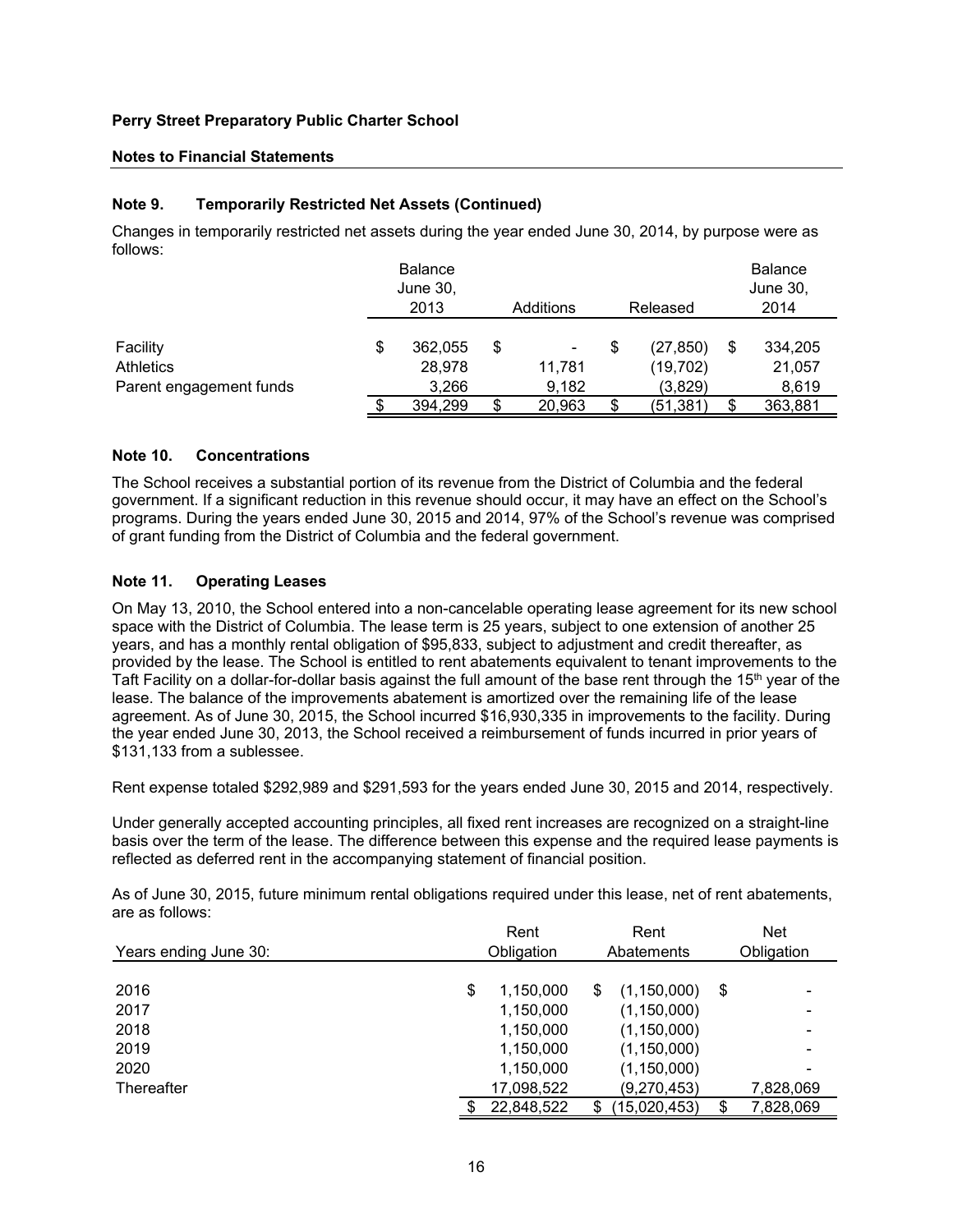# **Notes to Financial Statements**

# **Note 11. Operating Leases (Continued)**

*Sublessee:* On May 1, 2013, the School entered into a sublease agreement for a term of 21 years, expiring on July 31, 2034, for a portion of the School's building space. After April 1, 2018, the sublessee may cancel the lease with one year written notice. Annual base rent is \$128,700; however, the rent is abated dollar-for-dollar for sublessee improvements made up to \$4,000,000. Commencing June 1, 2025, any remaining balance of sublessee's improvements abatement is amortized over the remaining life of the agreement on a straight-line basis.

# **Note 12. Pension Plans**

The School participates in the Teachers Insurance and Annuity Association-College Retirement Equities Fund (TIAA-CREF) and the Supplemental Retirement Annuities (SRA) plans. Both of these plans qualify as defined contribution retirement plans under Section 403(b) of the Internal Revenue Code (IRC). Fulltime employees are eligible to participate in these plans after completing six months of employment. Employees participating in the TIAA-CREF plan may elect to contribute up to a maximum of 5% of their gross salary. The School provides a dollar-for-dollar match up to the 5% limit. Employees participating in the SRA plan may elect to contribute up to a maximum of 11% of their gross salary (which includes any of the employee's TIAA-CREF contributions). There is no matching contribution associated with this plan. Pension expense totaled \$141,690 and \$103,816 for the years ended June 30, 2015 and 2014, respectively.

# **Note 13. Commitments and Contingencies**

**Federal grants:** The School participates in federally assisted grant programs, which are subject to financial and compliance audits by the grantors or their representatives. As such, there exists a contingent liability for potential questioned costs that may result from such audits. Management does not anticipate any significant adjustments as a result of such audits.

**Legal claims:** The School is, by nature of its operations, the subject of a variety of legal claims. In the opinion of management, costs, if any, for all known legal claims are believed to be covered by insurance and the amount of any additional liability will not have a material impact on the financial statements.

**Contract:** On November 5, 2015, the School executed an amendment to its existing contract with TenSquare, LLC. Under the amended agreement, TenSquare, LLC will provide strategic intervention and support services to the School for a fixed fee of \$2,000,000, payable in monthly installments of \$41,666 beginning in July 2015 and ending in June 2019.

#### **Note 14. High School Closing**

During the year ended June 30, 2014, the School's charter was renewed with DCPCSB. See Note 1. As part of the renewal agreement, the School phased out its High School Operations at the end of the fiscal year 2015 school year. This consolidation is resulting in a significant reduction in revenues and expenses for the School, which will be reflected in the fiscal year 2016 financial statements.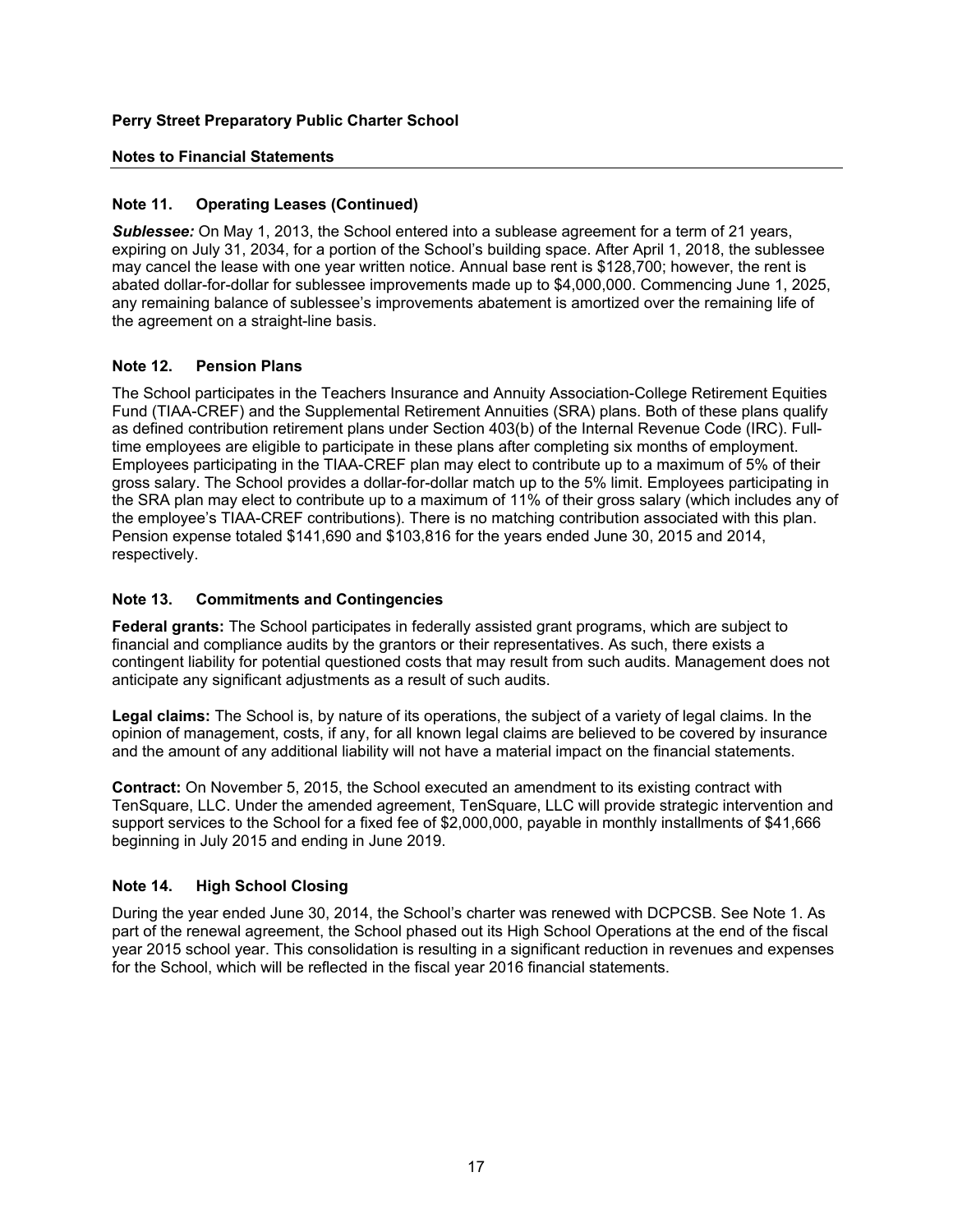#### **Notes to Financial Statements**

# **Note 15. Management Plans**

The School experienced a significant enrollment decline between FY15 and FY16. In FY15, the School had audited enrollment of 619 students. In FY16, it submitted its Fall enrollment roster at 323 students. Part of that decline was expected due to the full loss of its high school grades in accordance with its 2014 charter renewal by the DCPCSB, but the School was still approximately 100 students behind its original budgeted FY16 enrollment target. As a result of the enrollment shortfall, the School has undertaken aggressive cost-cutting measures and prepared a revised budget which was adopted by its Board in October 2015. This revised budget does call for an operating loss in FY16, but the School has sufficient cash reserves to fund that deficit. To ensure long-term sustainability, the School is working with a school turnaround specialist to improve academic performance and overall school operations. The School is actively pursuing opportunities to sublease the vacant space created by the closing of the high school.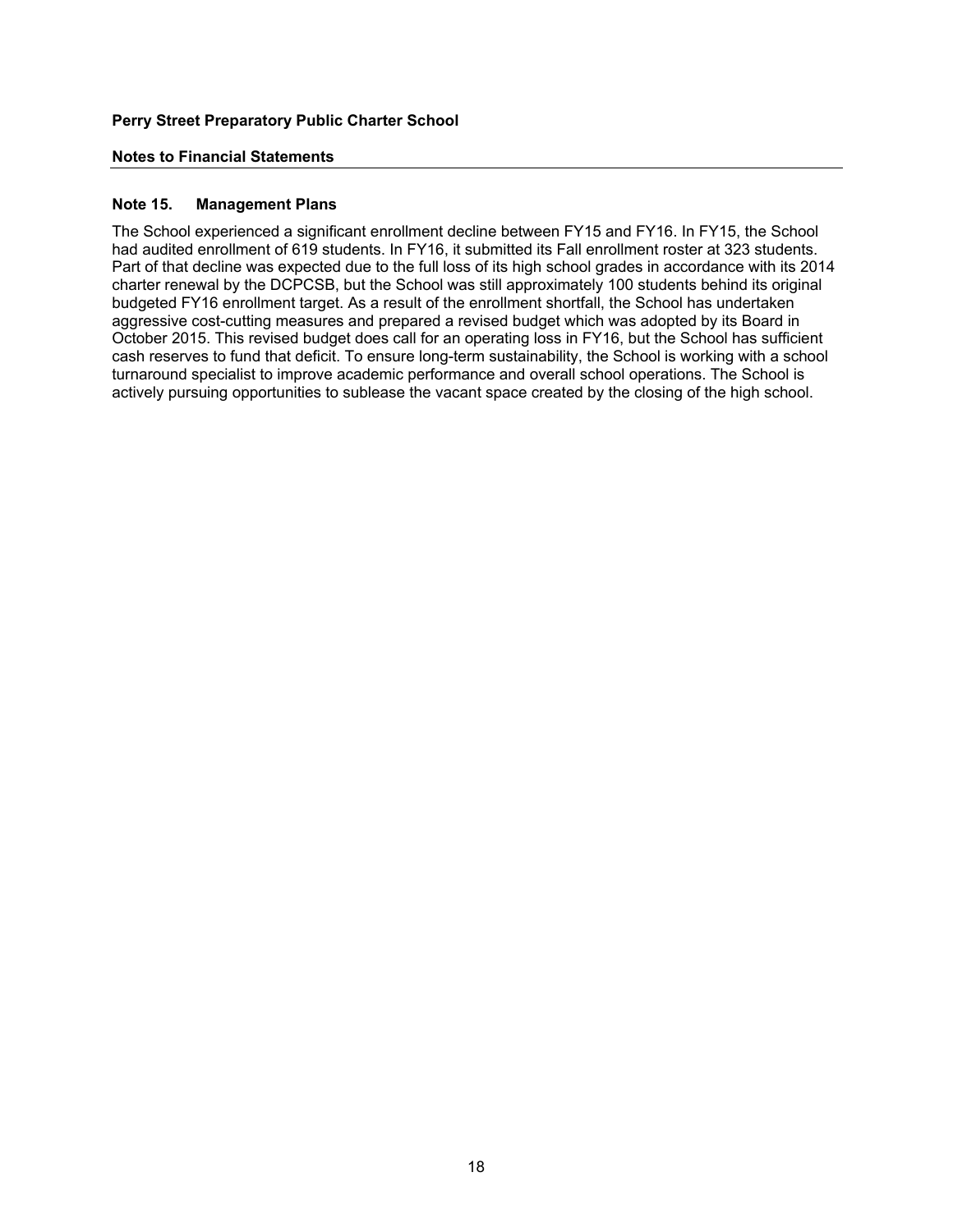

**RSM US LLP** 

#### **Independent Auditor's Report on the Supplementary Information**

To the Board of Trustees Perry Street Preparatory Public Charter School Washington, D.C.

We have audited the financial statements Perry Street Preparatory Public Charter School (the School) as of and for the years ended June 30, 2015 and 2014, and have issued our report thereon, dated November 23, 2015, which contains an unmodified opinion on those financial statements (see pages 1 and 2). Our audits were performed for the purpose of forming an opinion on the financial statements as a whole.

The accompanying supplementary information is presented for purposes of additional analysis and is not a required part of the financial statements. Such information is the responsibility of management and was derived from and relates directly to the underlying accounting and other records used to prepare the financial statements. The information has been subjected to the auditing procedures applied in the audits of the financial statements and certain additional procedures, including comparing and reconciling such information directly to the underlying accounting and other records used to prepare the financial statements or to the financial statements themselves, and other additional procedures in accordance with auditing standards generally accepted in the United States of America. In our opinion, the information is fairly stated in all material respects in relation to the financial statements as a whole.

 $P_{sm}$  US  $LLP$ 

Washington, D.C. November 23, 2015

THE POWER OF BEING UNDERSTOOD AUDIT | TAX | CONSULTING